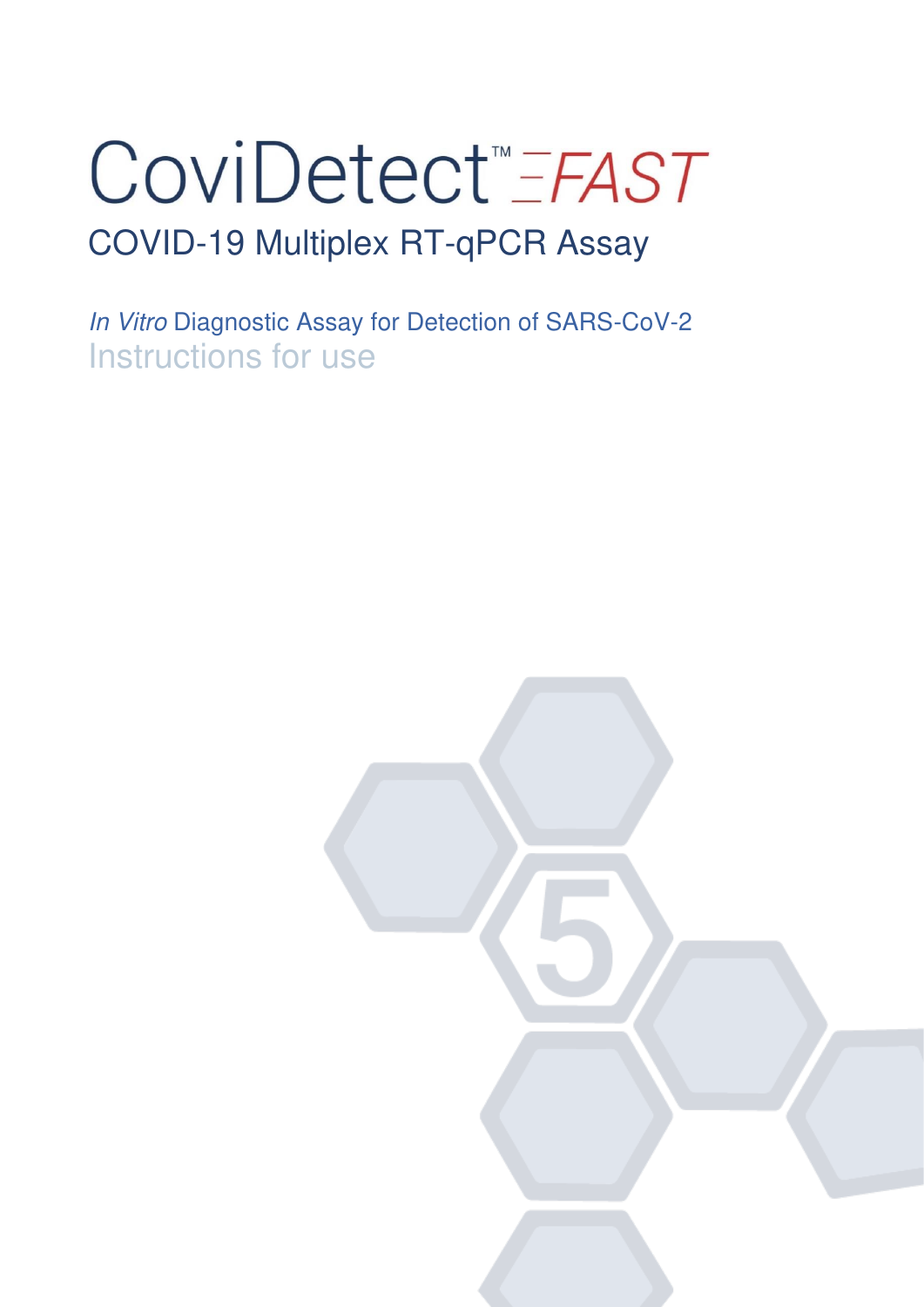Please read these instructions carefully before using PentaBase's CoviDetect™ FAST COVID-19 Multiplex RT-qPCR Assay. It is recommended to save the *Instructions for use* for future use. Purchasers of PentaBase's CoviDetect™ FAST COVID-19 Multiplex RT-qPCR Assay are only granted the right to use, but no general licensing or patent rights.

#### **CoviDetect™ is a trademark of PentaBase A/S.**

PentaBase A/S Petersmindevej 1A DK-5000 Odense www.pentabase.com

Version 1.9 Last revised: February 2022  $C \in \vert \overline{VD} \vert$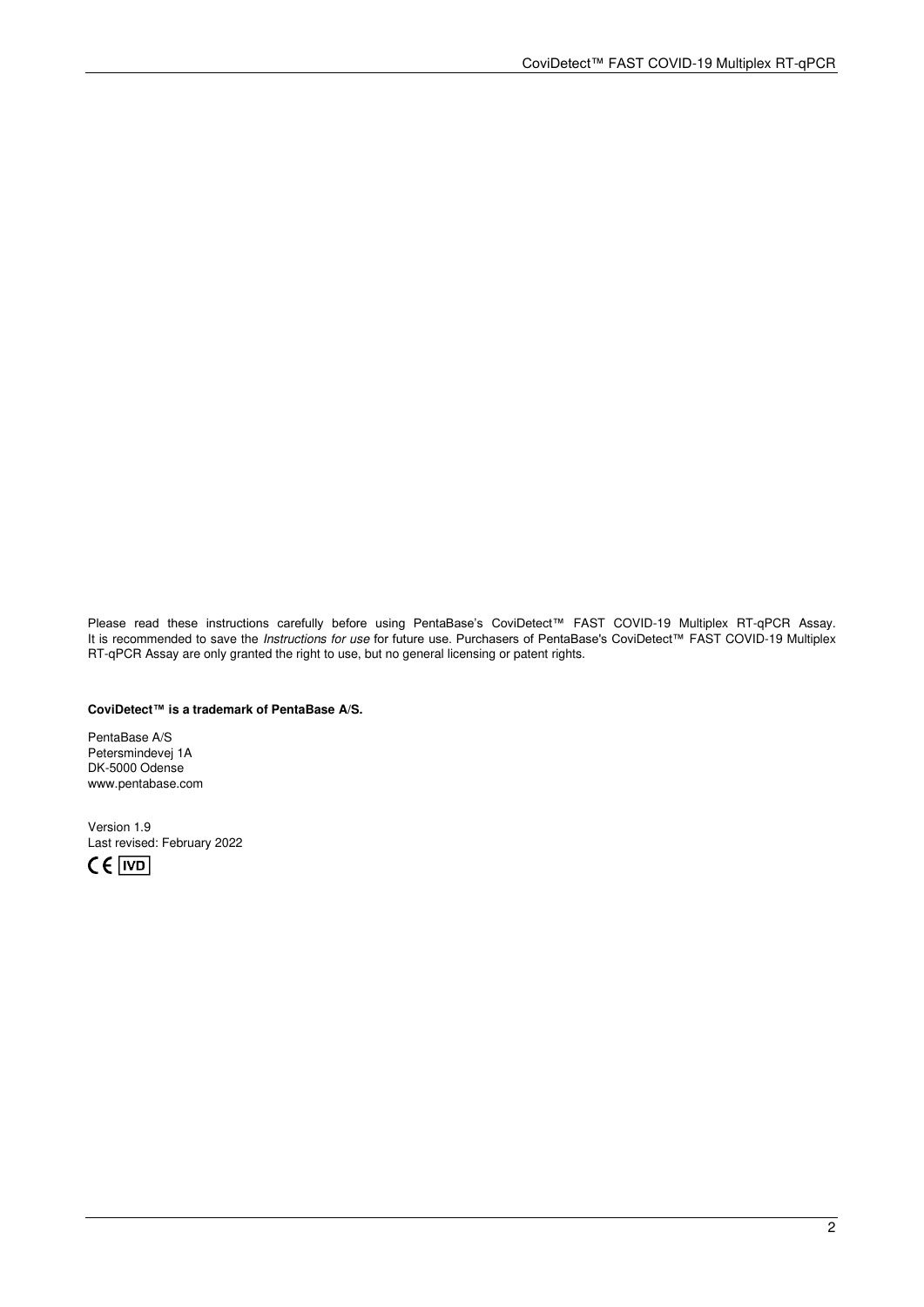# **Table of Contents**

<span id="page-2-0"></span>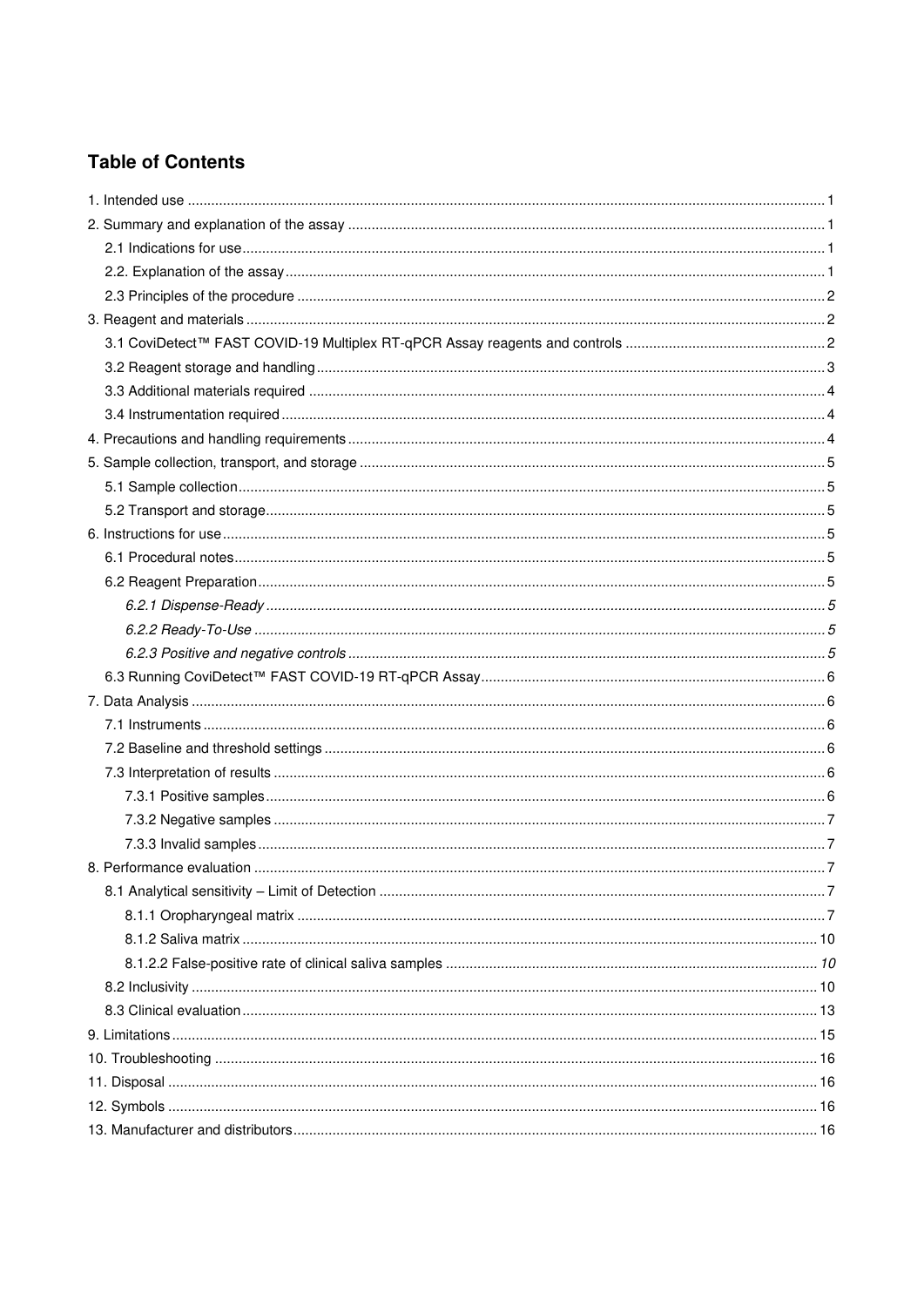# **1. Intended use**

CoviDetect™ FAST COVID-19 Multiplex RT-qPCR diagnostic Assay is a Real-Time RT (reverse transcriptase) PCR assay intended for the quantitative detection of nucleic acids from SARS-CoV-2. SARS-CoV-2 RNA can for example be found in the liquid from the upper or lower respiratory tracts of infected individuals. Samples can be obtained by nasopharyngeal or oropharyngeal swabs or from saliva.

Results are for the detection of SARS-CoV-2 RNA. Positive results indicate an infection with SARS-CoV-2 virus, but do not eliminate the possibilities of co-infections with other viruses or bacteria. Note that infection with SARS-CoV-2 can occur without showing any symptoms.

Negative PCR results do not exclude present or hinder future infection with SARS-CoV-2 virus and the result should always be combined with clinical observations, patient history, and epidemiological information.

CoviDetect™ FAST COVID-19 Multiplex RT-qPCR Assay is intended for use by health professionals or qualified laboratory personnel specifically instructed and trained in the techniques of Real-Time PCR as well as proficient in handling biological samples. Medical interventions based on results from this product requires medical authorization.

The Instructions for Use or Quick guide is also available for download on our webpage: [www.pentabase.com.](http://www.pentabase.com/)

# <span id="page-3-0"></span>**2. Summary and explanation of the assay**

## <span id="page-3-1"></span>**2.1 Indications for use**

On December 31, 2019, China alerted the World Health Organization to several cases of unusual pneumonia in Wuhan. The virus was unknown. This infection has since been identified to be caused by the novel coronavirus, named SARS-CoV-2 (severe acute respiratory syndrome coronavirus-2). Coronavirus disease 2019 (COVID-19) has been declared a public health emergency of international concern and caused millions of confirmed human infections. COVID-19 is the first pandemic caused by coronavirus with a fast spread rate and potentially fatal infection that resulted in significant worldwide morbidity and mortality.

Accurate diagnosis of SARS-CoV-2 is important in individuals suspected of a respiratory infection. The CoviDetect™ COVID-19 Multiplex RT-qPCR Assay is a molecular in vitro diagnostic assay based on PentaBase's highly sensitive technology to identify the presence of SARS-CoV-2 RNA in individuals. The assay is provided in a multiplex format, which means that one sample from a patient can be analyzed in one tube.

To meet the need for faster diagnostic testing for SARS-CoV-2, the CoviDetect™ FAST COVID-19 Multiplex RT-qPCR Assay has been developed as a fast and highly sensitive assay reducing answering time significantly.

## <span id="page-3-2"></span>**2.2. Explanation of the assay**

The CoviDetect™ FAST COVID-19 Multiplex RT-qPCR Assay combines Real-Time PCR with PentaBase's novel and selective technologies comprising both standard synthetic oligonucleotides as well as proprietary modified synthetic oligonucleotides such as HydrolEasy™ probes and SuPrimers™ for specific and sensitive amplification. The technology applies to several well dispersed Real-Time PCR instruments as well as PentaBase's own portfolio of instruments using standard procedures. Pentabase-modified oligos contain synthetic DNA analogues comprising a flat heteroaromatic, hydrophobic molecule and a linker. These modifications are inserted into the oligonucleotides at fixed positions during synthesis. Using the CoviDetect™ FAST COVID-19 Multiplex RT-qPCR Assay, the presence of virus RNA in a sample can be detected quickly, sensitively, and selectively by Real-Time RT-qPCR analysis.

A HydrolEasy™ probe is similar to a standard hydrolysis probe (also referred to as a TaqMan® probe<sup>1</sup>) labelled with a fluorophore at the 5' end, a quencher at the 3' end, but is based on Pentabase-modified oligos giving the probe a significantly improved signal-to-noise ratio, higher specificity and higher sensitivity compared to conventional hydrolysis probes. HydrolEasy™ probes in the CoviDetect™ FAST COVID-19 Multiplex RT-qPCR Assay are labelled with either FAM™, HEX™, Texas Red™ or Cy5™.

SuPrimers™ are standard DNA primers modified with one or more Pentabases. Pentabases provide increased specificity and sensitivity and reduce primer-dimer formation.

<sup>1</sup>Roche Molecular Systems, Inc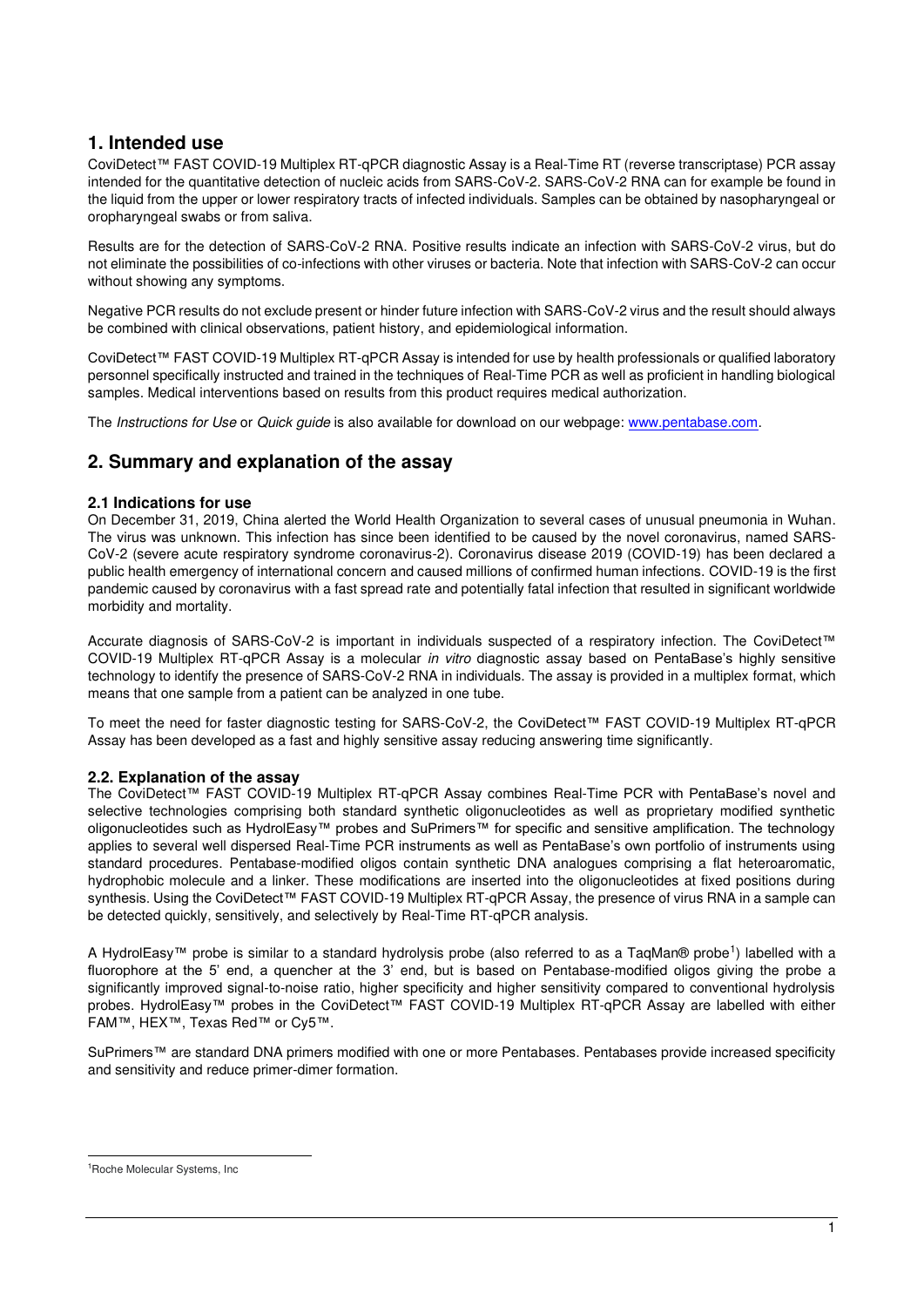## <span id="page-4-0"></span>**2.3 Principles of the procedure**

The CoviDetect™ FAST COVID-19 Multiplex RT-qPCR Assay is performed on Real-Time PCR Instrument for nucleic acid amplification and detection of the target sequence in biological samples.

CoviDetect™ FAST COVID-19 Multiplex RT-qPCR Assay is supplied as either Dispense-Ready (DR) or Ready-To-Use (RTU) versions. The Dispense-Ready version includes Primer-Probe Mix and Master Mix in separate tubes to be dispensed in own plasticware before the addition of RNA. The Ready-To-Use version is pre-dispensed in 8-tube regular profile (0.2 ml) or low profile (0.1 ml) Real-Time PCR strips and needs only the addition of RNA before amplification.

The CoviDetect™ FAST COVID-19 Multiplex RT-qPCR Assay targets three viral sequences of the SARS-CoV-2. The assay targets two regions from the RNA dependent RNA polymerase (named IP2 and IP4) gene and one region from the envelope protein gene (named E gene). Selective amplification of IP2, IP4 and E sequences is achieved by using sequence-specific forward and reverse primers with HydrolEasy™ probes labelled with FAM™, HEX™, and Texas Red™, respectively. Selective amplification of RNA Internal Control is achieved with the use of non-competitive sequence-specific forward and reverse primers with a Cy5™-labelled HydrolEasy™ probe which have no homology with the coronavirus genome. Amplified target is detected by cleavage of fluorescently labelled oligonucleotide probes specifically targeting the SARS-CoV-2 or human sequence of interest. A heat- and inhibitor-resistant RT enzyme combined with a thermostable DNA polymerase enzyme is used for reverse transcription and subsequent amplification.

The CoviDetect™ FAST COVID-19 Multiplex RT-qPCR Assay includes SARS-CoV-2 RNA positive and negative control samples, which should be included in the RNA extraction procedure and each RT-qPCR runs for validation of the complete workflow.

**Table 1.** List of detected regions in the CoviDetect™ FAST COVID-19 Multiplex RT-qPCR Assay

| <b>Targeted Regions</b> | Gene                                        | <b>Fluorophore</b> |
|-------------------------|---------------------------------------------|--------------------|
| IP <sub>2</sub>         | RNA dependent RNA polymerase gene marker    | <b>FAM™</b>        |
| IP4                     | RNA dependent RNA polymerase gene marker    | HEX™               |
|                         | Envelope protein gene marker                | Texas Red™         |
| <b>RNP</b>              | Human RNase P (Swab and Extraction Control) | $Cv5^{TM}$         |

# <span id="page-4-1"></span>**3. Reagent and materials**

The materials provided for CoviDetect™ FAST COVID-19 Multiplex RT-qPCR Assay can be found in Table 2. Materials required, but not provided can be found in Table 4 and 5. Reagent handling and storage can be found in Table 3.

Refer to the section of **Reagent and materials** and **Precautions and handling requirements** for the hazard information for the products.

## <span id="page-4-2"></span>**3.1 CoviDetect™ FAST COVID-19 Multiplex RT-qPCR Assay reagents and controls**

All unopened assay tubes and Master Mix must be stored as recommended in Table 3.

**Table 2.** List of materials provided for CoviDetect™ FAST COVID-19 Multiplex RT-qPCR Assay.

| CoviDetect™ FAST COVID-19 Multiplex RT-qPCR Assay<br>Dispense ready (DR) |                                                                    |                                                                                    |
|--------------------------------------------------------------------------|--------------------------------------------------------------------|------------------------------------------------------------------------------------|
| Kit components                                                           | <b>Reagent ingredients</b>                                         | Safety symbol and warning                                                          |
| FAST COVID-19 Multiplex RT-qPCR<br>Assay                                 | Synthetic DNA                                                      | Not applicable                                                                     |
| One Step RT-gPCR<br>AmpliSmaRT™<br>Master Mix                            | Not applicable                                                     | EUH210 Safety data sheet available on<br>request.                                  |
| SARS CoV-2 RNA Positive control                                          | Guanidinium<br>Tris<br>EDTA.<br>buffer.<br>Thiocyanate, 0.125% SDS | EUH210 Safety data sheet available on<br>request.<br>$\mathbf{r}$<br><b>DANGER</b> |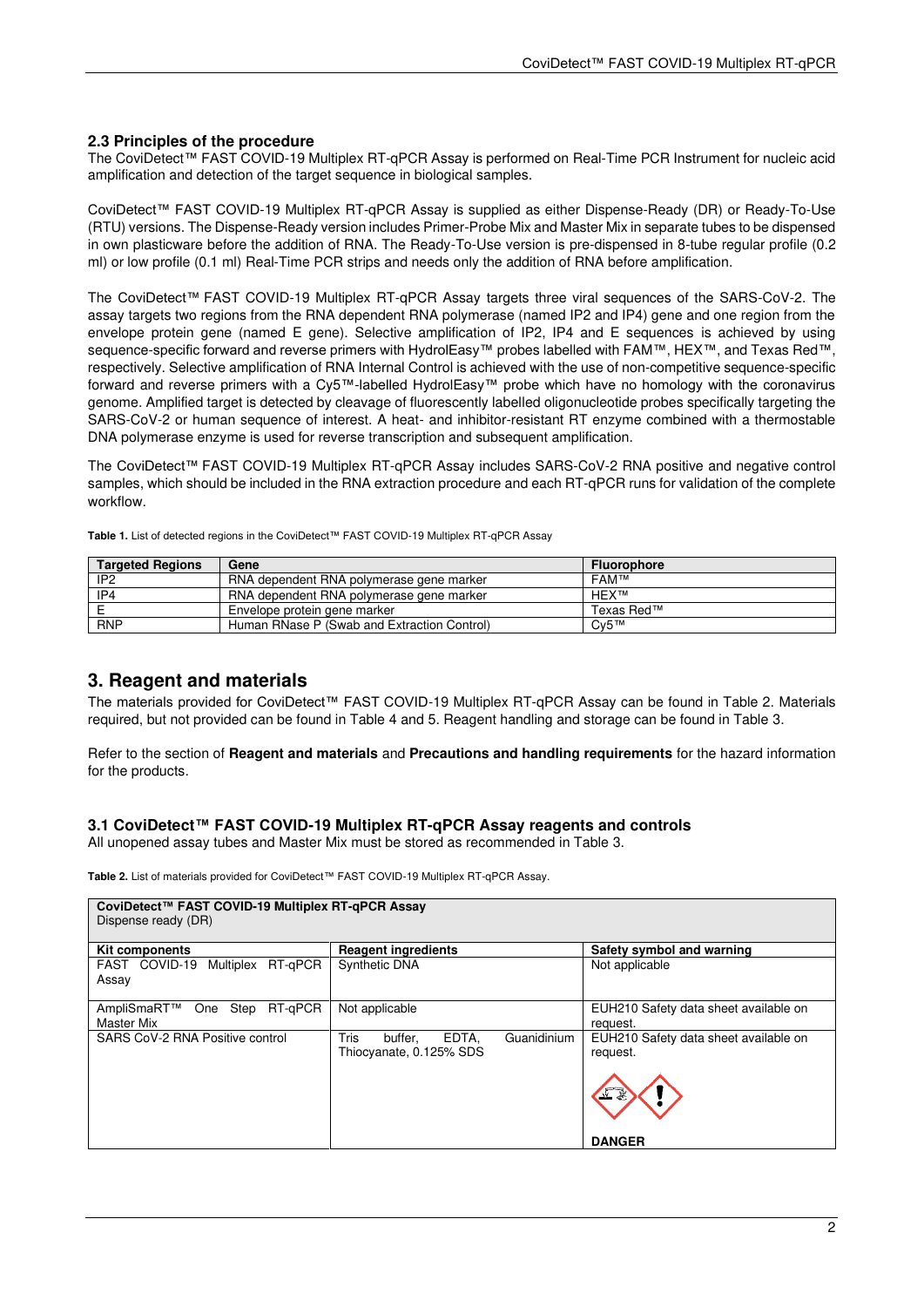|                                                                         |                                         | H302+H332 Harmful if swallowed or if                                                  |
|-------------------------------------------------------------------------|-----------------------------------------|---------------------------------------------------------------------------------------|
|                                                                         |                                         | inhaled.<br>H314 Harmful to aquatic life with long                                    |
|                                                                         |                                         | lasting effects                                                                       |
|                                                                         |                                         | EUH032 Contact with acids liberates very<br>toxic gas.                                |
|                                                                         |                                         | P280 Wear protective gloves/protective                                                |
|                                                                         |                                         | clothing/eye protection/face protection.<br>P304+P340+P312 IF INHALED Remove          |
|                                                                         |                                         | person to fresh air and keep at rest in                                               |
|                                                                         |                                         | position comfortable for breathing.                                                   |
|                                                                         |                                         | Immediately call a POISON<br>CENTER/doctor                                            |
|                                                                         |                                         | IF IN EYES Rinse cautiously with water for                                            |
|                                                                         |                                         | several minutes. Remove contact lenses,                                               |
|                                                                         |                                         | if present and easy to do. Continue<br>rinsing. Immediately call a POISON             |
|                                                                         |                                         | CENTER/ doctor.                                                                       |
|                                                                         |                                         | 593-84-0 Guanidinium Thiocyanate                                                      |
| SARS CoV-2 RNA Negative control                                         | DNase/RNase free media                  | Not applicable                                                                        |
| CoviDetect™ FAST COVID-19 Multiplex RT-qPCR Assay<br>Ready-To-Use (RTU) |                                         |                                                                                       |
|                                                                         |                                         |                                                                                       |
| <b>Kit components</b>                                                   | <b>Reagent ingredients</b>              | Safety symbol and warning                                                             |
| FAST COVID-19 Multiplex RT-qPCR<br>Assay                                | Synthetic DNA                           | Not applicable                                                                        |
| SARS CoV-2 RNA Positive control                                         | Tris<br>buffer,<br>Guanidinium<br>EDTA, | EUH210 Safety data sheet available on                                                 |
|                                                                         | Thiocyanate, 0.125% SDS                 | request.                                                                              |
|                                                                         |                                         |                                                                                       |
|                                                                         |                                         |                                                                                       |
|                                                                         |                                         |                                                                                       |
|                                                                         |                                         | <b>DANGER</b>                                                                         |
|                                                                         |                                         | H302+H332 Harmful if swallowed or if                                                  |
|                                                                         |                                         | inhaled.                                                                              |
|                                                                         |                                         | H314 Harmful to aquatic life with long<br>lasting effects                             |
|                                                                         |                                         | EUH032 Contact with acids liberates very                                              |
|                                                                         |                                         | toxic gas.                                                                            |
|                                                                         |                                         | P280 Wear protective gloves/protective<br>clothing/eye protection/face protection.    |
|                                                                         |                                         | P304+P340+P312 IF INHALED Remove                                                      |
|                                                                         |                                         | person to fresh air and keep at rest in<br>position comfortable for breathing.        |
|                                                                         |                                         | Immediately call a POISON                                                             |
|                                                                         |                                         | CENTER/doctor                                                                         |
|                                                                         |                                         | IF IN EYES Rinse cautiously with water for<br>several minutes. Remove contact lenses, |
|                                                                         |                                         | if present and easy to do. Continue                                                   |
|                                                                         |                                         | rinsing. Immediately call a POISON<br>CENTER/ doctor.                                 |
|                                                                         |                                         |                                                                                       |
| SARS CoV-2 RNA Negative control                                         | DNase/RNase free media                  | 593-84-0 Guanidinium Thiocyanate<br>Not applicable                                    |

## <span id="page-5-0"></span>**3.2 Reagent storage and handling**

The CoviDetect™ FAST COVID-19 Multiplex RT-qPCR Assay is shipped on dry ice or frozen ice bricks. Reagents must be stored and handled as specified in Table 3 immediately upon arrival. The CoviDetect™ FAST COVID-19 Multiplex RTqPCR Assay should be stored in the original packaging and is stable for up to 7 months stored at -20°C. Reagents should not be used past any expiration date indicated on the assay packaging. If the assay's protective packaging is damaged upon receipt or has been shipped at the incorrect temperature, please contact PentaBase for instructions. Attention should be paid to the expiration date specified on the pack label. The reagents should be discarded following the disposal instructions in Section 11.

The assay components should be returned to the freezer promptly after use to minimize the time at room temperature. Repeated thawing and freezing should be kept to a minimum and should not exceed 12 freeze-thaw cycles.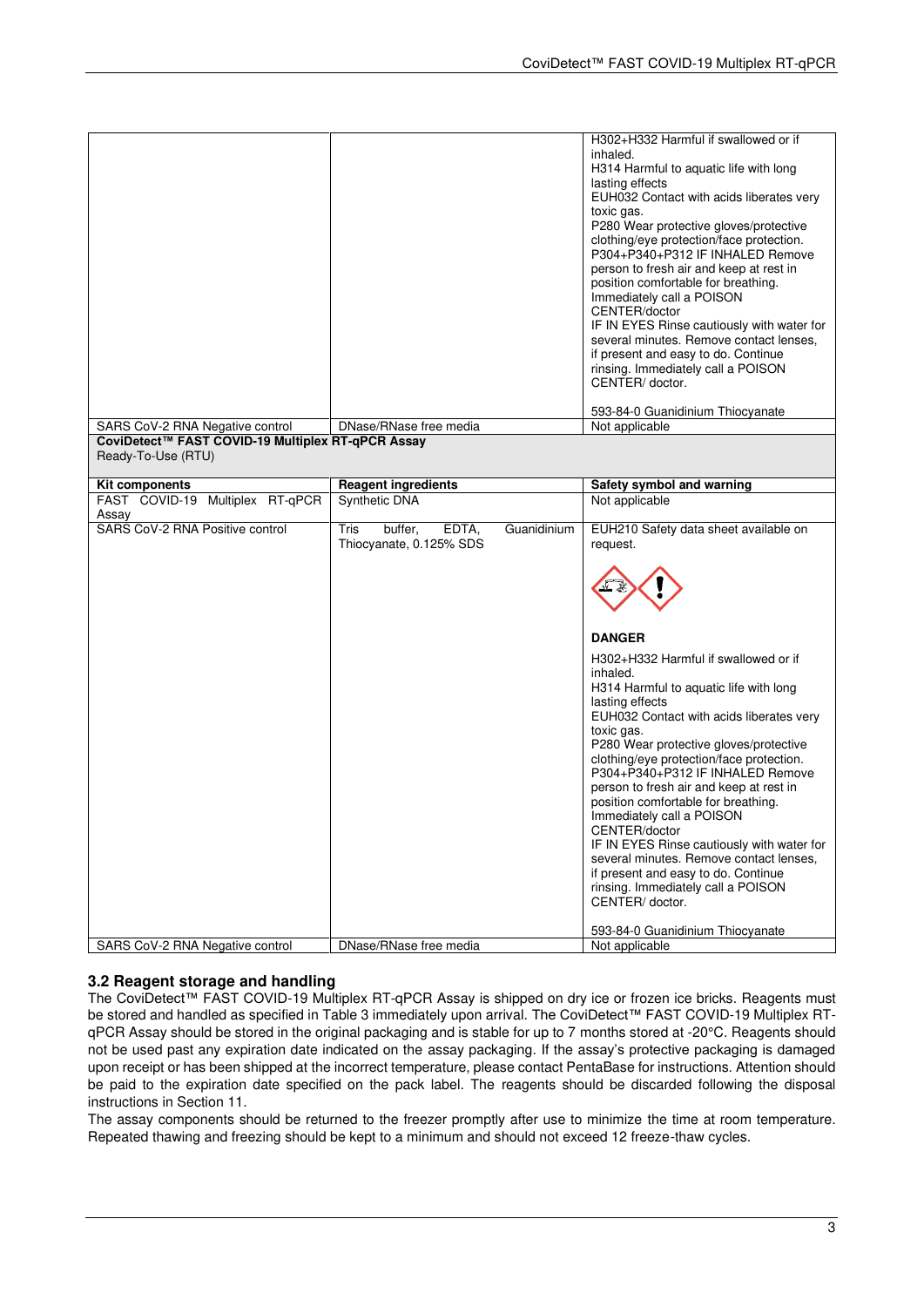**Table 3.** Reagent storage and reagent expiry conditions.

| Reagent                                  | <b>Storage Temperature</b>           | <b>Storage Time</b>                    |
|------------------------------------------|--------------------------------------|----------------------------------------|
| CoviDetect™ FAST COVID-19 Multiplex RT-  | -20 $^{\circ}$ C to -80 $^{\circ}$ C | Stable until expiration date indicated |
| qPCR Assay (DR)                          |                                      |                                        |
| AmpliSmaRT™ One Step RT-gPCR Master Mix  | -20 $^{\circ}$ C to -80 $^{\circ}$ C | Stable until expiration date indicated |
| CoviDetect™ FAST COVID-19 Multiplex RT-  | -20 $^{\circ}$ C to -80 $^{\circ}$ C | Stable until expiration date indicated |
| gPCR Assay ( <b>RTU</b> )                |                                      |                                        |
| CoviDetect™ FAST SARS CoV-2 RNA Positive | $-20^{\circ}$ C                      | Stable until expiration date indicated |
| control                                  |                                      |                                        |
| CoviDetect™ FAST SARS CoV-2 RNA Negative | $-20^{\circ}$ C                      | Stable until expiration date indicated |
| control                                  |                                      |                                        |

## <span id="page-6-0"></span>**3.3 Additional materials required**

**Table 4.** Material and consumables required but not provided.

| <b>Material</b>                                             |
|-------------------------------------------------------------|
| Plasticware compatible with the PCR instrument <sup>2</sup> |
| Pipette Tips                                                |
| Centrifuge for spinning tubes or plate                      |
| Nuclease free $H_2O$                                        |
| <b>Collection Kits</b>                                      |
| Oropharyngeal Swab                                          |
| Nasopharyngeal Swab                                         |
| Saliva Collector                                            |
| <b>Extraction Kit</b>                                       |
| Viral DNA/RNA Extraction kit                                |

## <span id="page-6-1"></span>**3.4 Instrumentation required**

**Table 5.** Instrumentation.

| $\cdots$<br>men                                                                            |
|--------------------------------------------------------------------------------------------|
| icleic Acid<br>Extraction<br>System<br>NΙ                                                  |
| <b>DOD</b><br><sup>.</sup> channels'<br><b>instrument</b><br>i ime<br>tour)<br>Heal-<br>◡◠ |

# <span id="page-6-2"></span>**4. Precautions and handling requirements**

#### **Warnings and precautions**

- For in vitro diagnostic use.
- Treat all biological specimens, including used CoviDetect™ FAST COVID-19 Multiplex RT-qPCR Assay tubes and transfer pipettes, as if capable of transmitting infections agents. All biological specimens should be treated with universal precautions, as it is often impossible to know which specimens might be infectious.
- Follow your institution's safety procedures for working with chemicals and handling biological samples.
- Good laboratory practices and careful adherence to the procedures specified in these Instructions for use are necessary. Wear laboratory coats, laboratory gloves and eye protection when handling biological samples and reagents. Laboratory gloves must be changed between handling different biological samples to avoid contamination of reagents.
- Remove gloves and wash hands thoroughly after handling samples and reagents.
- Do not use damaged CoviDetect™ FAST COVID-19 Multiplex RT-qPCR Assay tube.
- Do not use a CoviDetect™ FAST COVID-19 Multiplex RT-qPCR Assay pre-dispense in a Ready-To-Use PCR tube that has been dropped while open.
- Do not open the tubes or unseal wells during or after amplification following completing the PCR program.
- For additional warnings, precautions, and procedures to reduce the risk of contamination for the Nucleic Acid Extraction System or Real-Time PCR Instrument consult the respective System User Guides.
- Dispose of used CoviDetect™ FAST COVID-19 Multiplex RT-qPCR tube, pipette, and specimen tube according to local, state, and federal regulations for hazardous material.
- Safety Data Sheets (SDS) are available on request from your local PentaBase representative.

<sup>2</sup> Only when using Dispense Ready version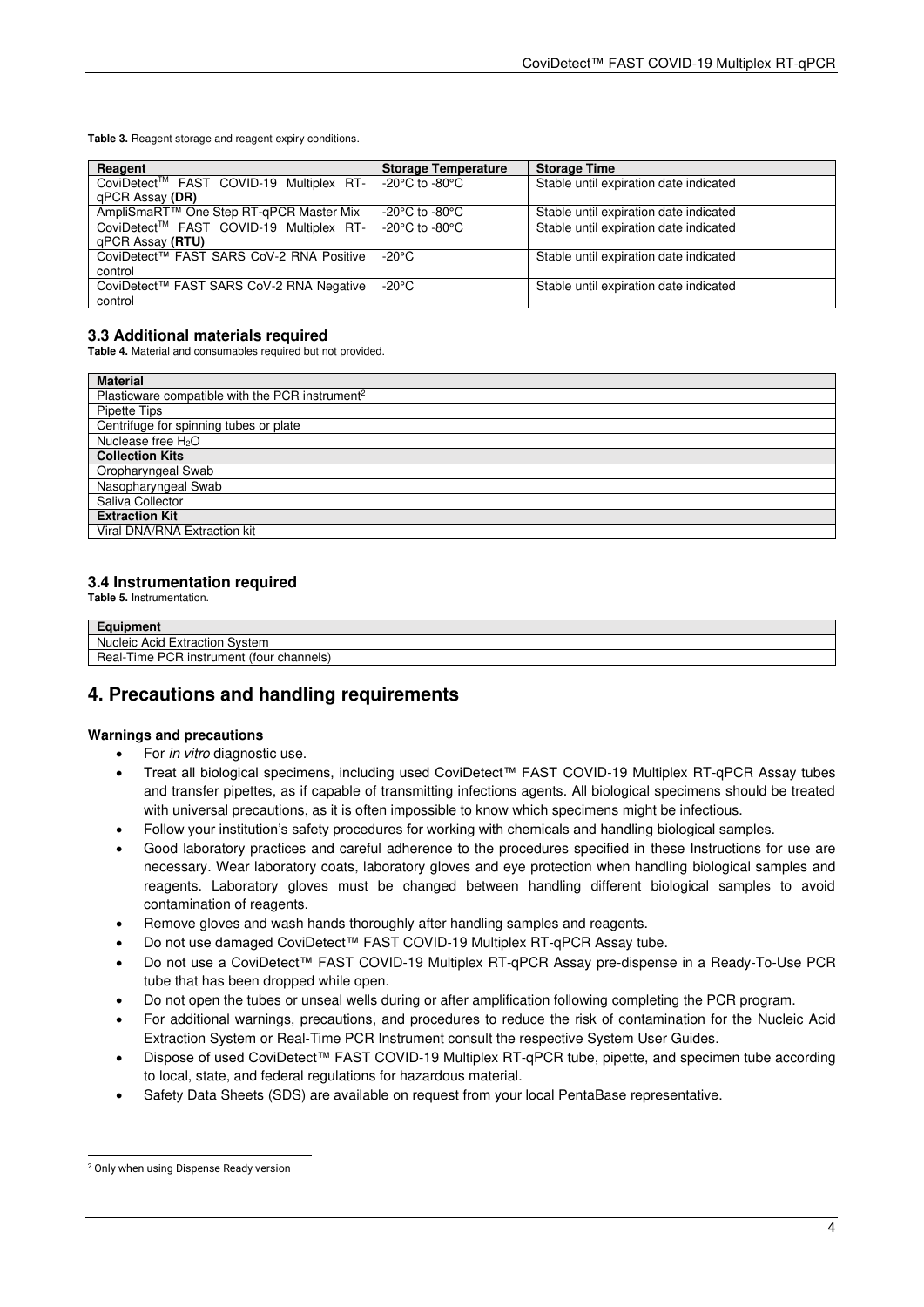- Due to the high sensitivity of the assays, contamination of the work area with previous samples might cause falsepositive results. Therefore, use extreme caution not to contaminate reagents and handle samples according to standard laboratory practice.
- CoviDetect™ FAST COVID-19 Multiplex RT-qPCR Assay should be protected from light due to the presence of HydrolEasy™ probes.
- The reagents should not be diluted to a lower concentration than stated in the protocol. This may affect the performance of the assay.
- Do not substitute the reagents with others, as it may affect the performance of the assay.
- Specimen collection must be performed using the appropriate swab types as recommended in Table 4. Inadequate or inappropriate sample collection, storage, and transport may yield incorrect or invalid results. DO NOT use cotton or calcium alginate swab, or swabs with wood shafts.
- Ensure there is no sign of leakage from the collection tube prior to running the analysis.

# <span id="page-7-0"></span>**5. Sample collection, transport, and storage**

**Note:** Handle all biological samples and controls as if they are capable of transmitting infectious agents.

## <span id="page-7-1"></span>**5.1 Sample collection**

The specimen should be collected from nasopharyngeal swab, oropharyngeal swab or saliva. Preferentially, use the same sample from which SARS-CoV-2 was detected, to genotype it for mutations. Ineffective or inappropriate sample collection can result in false test results. Training in specimen collection is therefore recommended to ensure the best quality.

## <span id="page-7-2"></span>**5.2 Transport and storage**

- Transportation of collected specimens must comply with all applicable regulations for the transport of biological agents.
- Specimens can be stored in suitable buffers at 2-8°C for up to 72 hours after collection.
- Extracted RNA should always be stored at -70°C or lower.

# <span id="page-7-3"></span>**6. Instructions for use**

#### <span id="page-7-4"></span>**6.1 Procedural notes**

- Do not use CoviDetect™ FAST COVID-19 RT-qPCR Assay, AmpliSmaRT™ One-Step RT-qPCR Master Mix, SARS CoV-2 RNA Positive control or SARS CoV-2 RNA Negative control after expiry dates.
- Do not reuse consumables. They are for one-time use only.

#### <span id="page-7-5"></span>**6.2 Reagent Preparation**

#### <span id="page-7-6"></span>**6.2.1 Dispense-Ready**

- a. Add **6 µl** 2x AmpliSmaRT™ One-Step RT-qPCR Master Mix to each PCR tube or well.
- b. Add **1 µl** 12x primer/probe multiplex mix to the PCR tubes or wells.
- c. Add **5 µl** of the template to each PCR tube. One patient is analyzed in a single PCR tube.
- d. Close all PCR strips or seal plates.

#### <span id="page-7-7"></span>**6.2.2 Ready-To-Use**

- a. Spin down the PCR strips or plates before the addition of the template to ensure that all reagents are collected at the bottom.
- b. Add **5 µl** of the template to each PCR tube or well in the plate. One patient is analyzed in a single PCR tube or well.
- c. Close all PCR strips or seal plates.

#### <span id="page-7-8"></span>**6.2.3 Positive and negative controls**

Positive controls (20 copies/µl) and negative controls are provided with the CoviDetect™ FAST COVID-19 Multiplex RTqPCR Assay and 200 µl should be added during the RNA extraction procedure.

**Note:** The positive control contains Guanidine thiocyanate and SDS and cannot be added directly to the CoviDetect™ FAST COVID-19 RT-qPCR Assay but must be subjected to a nucleotide extraction procedure first.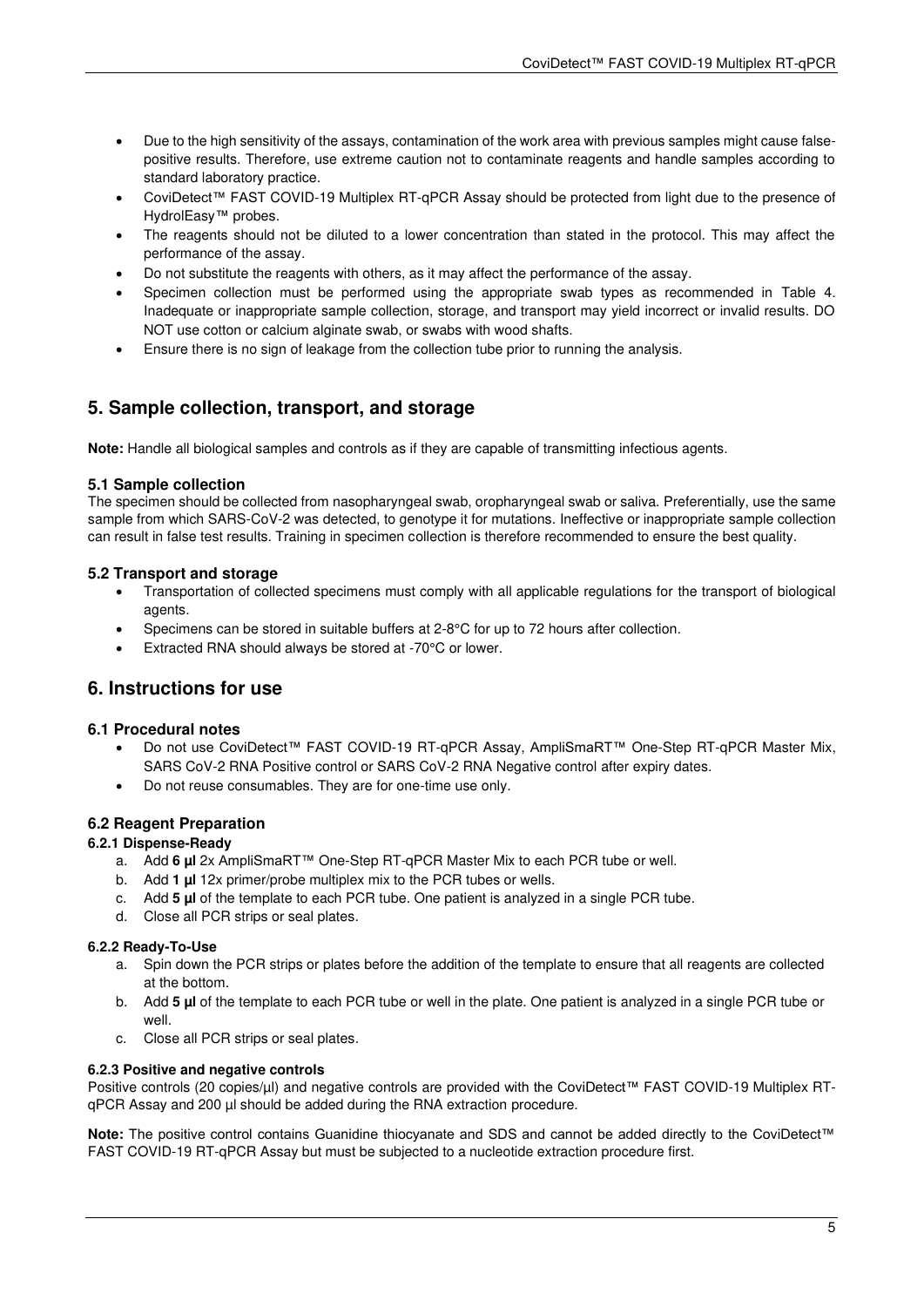## <span id="page-8-0"></span>**6.3 Running CoviDetect™ FAST COVID-19 RT-qPCR Assay**

- a. Spin down the PCR strips or plates (1-2 minutes at 4000-5000 rpm) to ensure that all reagents are collected at the bottom of the strips or wells and to eliminate air bubbles in the mixes.
- b. Place the PCR strips or plate in the Real-Time PCR instrument and run the program listed in Table 6.

**Table 6.** RT-qPCR protocol for running CoviDetect™ FAST COVID-19 Multiplex RT-qPCR Assay.

| Protocol                | Temperature<br>[°C] | <b>Time</b><br>[sec] | <b>Cycles</b> | Ramping<br>[°C/sec] | Channel                                                                  |
|-------------------------|---------------------|----------------------|---------------|---------------------|--------------------------------------------------------------------------|
| Stage 1                 |                     |                      |               |                     |                                                                          |
| Hold                    | 52                  | 180                  |               | 8                   |                                                                          |
| Stage 2                 |                     |                      |               |                     |                                                                          |
| Hold                    | 95                  | 30                   |               |                     |                                                                          |
| Stage 3 (Cycle 1-45)    |                     |                      |               |                     |                                                                          |
| 2-step<br>amplification | 90<br>60            | 12                   | 45            | 8                   | FAM™ (green)<br>HEX™/VIC (yellow)<br>Texas Red™ (orange)<br>$Cv5™$ (red) |

# <span id="page-8-1"></span>**7. Data Analysis**

The CoviDetect™ FAST COVID-19 Multiplex RT-qPCR Assay, which determines the cycle threshold (Ct), is a central part of the data analysis procedure. The Ct is defined as the cycle in which the fluorescence signal of a given assay exceeds the threshold value, which is set as part of the analysis procedure. The Ct values of the PCR program stage 3 are compared to predefined cutoff values to determine if the individual samples are positive or negative for SARS-CoV-2 (Section 8.3). A sample is valid if the Ct value for the internal control is lower than 34 or if at least two out of the three viral targets have Ct values below 41.

## <span id="page-8-2"></span>**7.1 Instruments**

CoviDetect™ FAST COVID-19 Multiplex RT-qPCR assay is designed to run on open platforms and, currently, has been validated on BaseTyper™ (PentaBase), and CFX96 (BioRad) Real-Time PCR instruments. Optimal PCR profiles are developed for each validated instrument. Please write to [info@pentabase.com](mailto:info@pentabase.com) for current instrument-specific instructions for use available. To run CoviDetect™ FAST COVID-19 Multiplex RT-qPCR assay on other instruments, you must validate settings yourself. It is recommended to perform a specific validation using patient samples and synthetic controls to set a cycle threshold and cutoffs correctly. Please contact PentaBase or your local distributor for support.

#### <span id="page-8-3"></span>**7.2 Baseline and threshold settings**

Results from CoviDetect™ FAST COVID-19 Multiplex RT-qPCR can be analyzed using both automatic and manual baseline and threshold settings. If automatic baseline and threshold settings are used, it is recommended to also perform a visual inspection of the amplification curves since some cases might need manual adjustment of baseline and/or threshold due to baseline drift and/or incorrect baselining. When setting the baseline manually, it is recommended to use 5 cycle intervals such as from cycle 10 to cycle 15 depending on the amplification curve of the sample. When setting the threshold manually, the threshold should be set to cross at the beginning of the exponential PCR phase and above any background or baseline fluorescence. If there is significant background or baseline fluorescence, adjust the baseline interval. Please refer to the troubleshooting section (Section 10) for more guidance on correcting improper analysis settings.

#### <span id="page-8-4"></span>**7.3 Interpretation of results**

A sample can either be positive, negative, or invalid. The results are only valid if the included positive control Ct values are ≤34 for IP2, ≤33 for IP4 and E, and ≤28 for RNase P internal control. No template (NTC) negative control should produce no Ct values.

#### <span id="page-8-5"></span>**7.3.1 Positive samples**

The sample is positive for SARS-CoV-2 when at least two Ct values for viral IP2, IP4 and E assays are below 41 even when RNAse P is negative. Please notice that the RNase P signal may be repressed in some samples and particularly when containing large amounts of viral RNA. The sample is also considered positive if at least two out of three of IP2, IP4 and/or E are positive when RNase P is positive. Furthermore, a sample is also positive if only one out of the three viralspecific assays come up in two independent runs, anticipating that internal, positive, and negative controls are all valid. The lack of signal in either IP2, IP4 or E may be due to very limited amount of virus or the presence of mutations present in the target regions of the assay (or reflect the presence of a very low amount of viral template). In case of a confirmed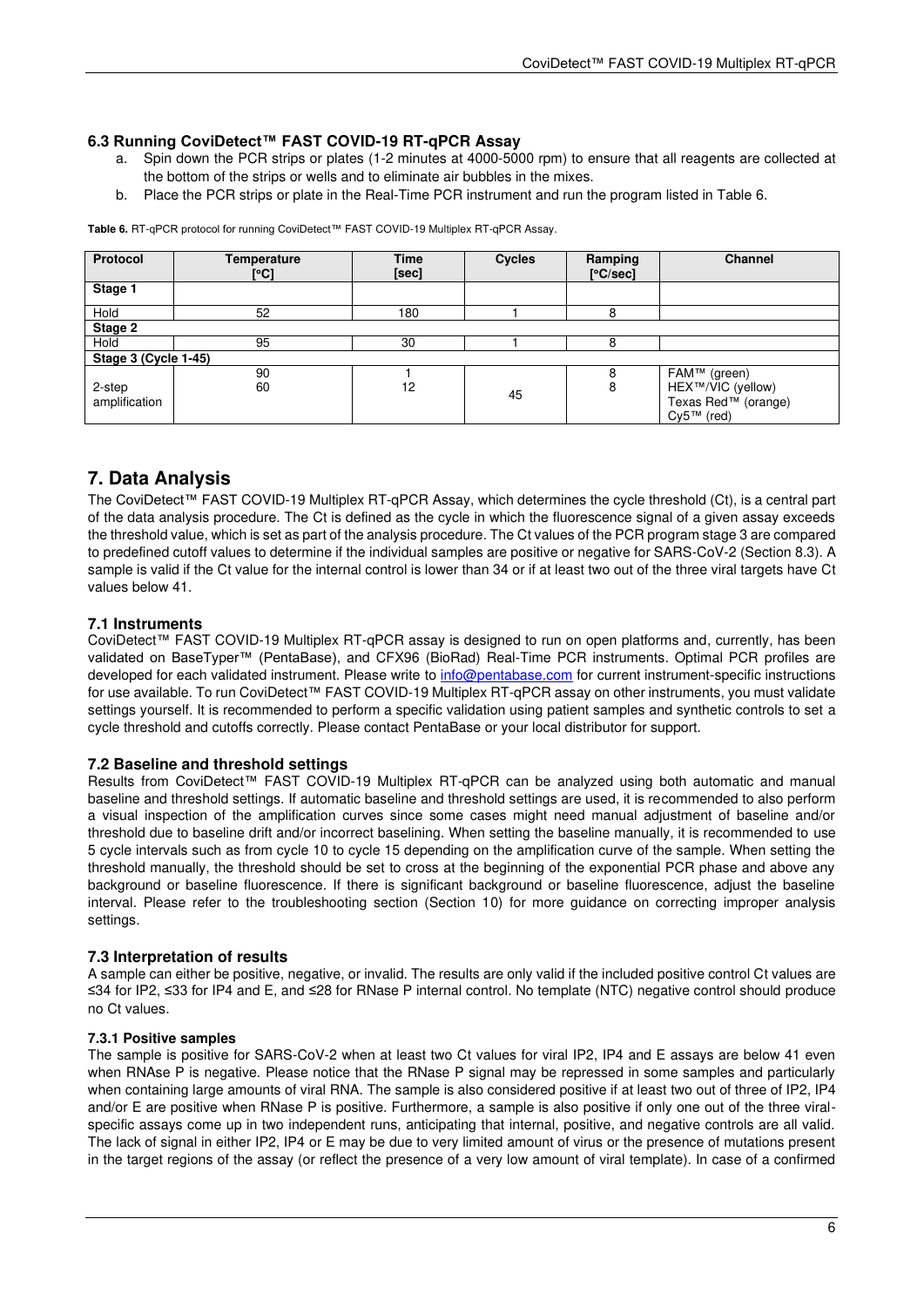positive sample where there is only signal in either one or two of the markers IP2, IP4 and E, it is recommended to send the sample for sequencing if possible and report the mutated strain to [support@pentabase.com.](mailto:support@pentabase.com)

## <span id="page-9-0"></span>**7.3.2 Negative samples**

The sample is considered negative for detection of SARS-CoV-2 if the sample is positive for RNase P but negative for IP2, IP4 and E.

## <span id="page-9-1"></span>**7.3.3 Invalid samples**

In case of no or late amplification of RNase P (Ct ≥ 34), the test is invalid unless at least two out of three of IP2, IP4 and E are positive  $(Ct < 41)$ . If more specimen is available, repeat the extraction and run the test again. If all markers remain negative after repeating the test, no diagnosis can be concluded, and if possible, a new specimen should be collected for testing.

# <span id="page-9-2"></span>**8. Performance evaluation**

## <span id="page-9-3"></span>**8.1 Analytical sensitivity – Limit of Detection**

#### <span id="page-9-4"></span>**8.1.1 Oropharyngeal matrix**

The limit of detection (LOD) of CoviDetect™ FAST COVID-19 Multiplex RT-qPCR Assay has been evaluated by spiking synthetic SARS-CoV-2 RNA (Twist Bioscience, Cat. no. 102015) into a negative clinical oropharyngeal matrix. Based on an initial dilution series, 3000, 1500 and 750 copies of SARS-CoV-2 RNA were each spiked into 3 ml of 20-24 oropharyngeal specimens. RNA was extracted using the BasePurifier™ Nucleic Acid Extraction Instrument and viral DNA/RNA extraction kit (Table 7).

**Table 7.** Limit of detection (LOD) of CoviDetect™ FAST COVID-19 Multiplex RT-qPCR Assay using SARS-CoV-2 RNA spiked into oropharyngeal matrix. RNA was extracted using the BasePurifier™ Nucleic Acid Extraction System.

| RNA (copies/ml) | Observations (n) | <b>Sequence</b> | <b>Positives</b> | Positives (%) |
|-----------------|------------------|-----------------|------------------|---------------|
| 0               | 20               | IP <sub>2</sub> | 0                | 0             |
|                 |                  | IP4             | $\mathbf 0$      | 0             |
|                 |                  | Е               | 0                | 0             |
|                 |                  | IP2 or IP4 or   | $\mathbf 0$      | $\mathbf 0$   |
|                 |                  | Е               |                  |               |
| 0.25            | 24               | IP <sub>2</sub> | 11               | 46            |
|                 |                  | IP4             | $\overline{2}$   | 8.3           |
|                 |                  | E               | 13               | 54            |
|                 |                  | IP2 or IP4 or   | 18               | 75            |
|                 |                  | Е               |                  |               |
| 0.5             | 20               | IP <sub>2</sub> | 14               | 70            |
|                 |                  | IP4             | $\overline{2}$   | 10            |
|                 |                  | Е               | 11               | 55            |
|                 |                  | IP2 or IP4 or   | 16               | 80            |
|                 |                  | Е               |                  |               |
| 1.0             | 20               | IP <sub>2</sub> | 18               | 90            |
|                 |                  | IP4             | 4                | 20            |
|                 |                  | Е               | 17               | 85            |
|                 |                  | IP2 or IP4 or   | 20               | 100           |
|                 |                  | Е               |                  |               |

The limit of detection of CoviDetect™ FAST COVID-19 Multiplex RT-qPCR Assay using BaseTyper™ (Table 8), CFX (Table 9), QuantStudio™ 5 (Table 10) or Rotor-Gene® (Table 11) Real-Time PCR instrument independent of extraction method was determined using SARS-CoV-2 RNA (Twist Bioscience, Cat. no. 102015) diluted in a 25ng wild type human genomic DNA background.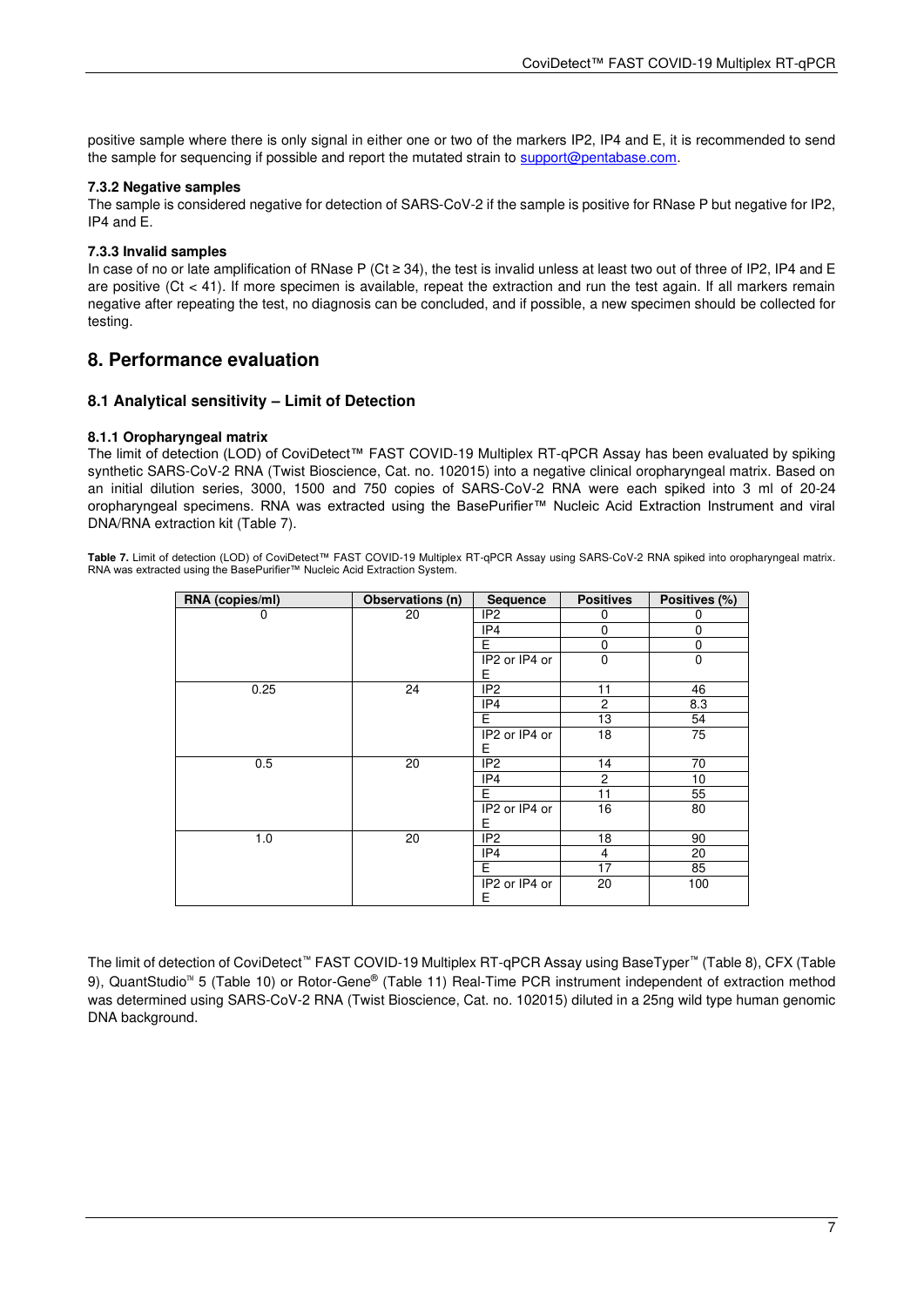| RNA (copies per reaction) | Observations (n) | <b>Sequence</b> | <b>Positives</b> | Positives (%) |
|---------------------------|------------------|-----------------|------------------|---------------|
|                           | 26               | IP <sub>2</sub> | 0                | 0             |
|                           |                  | IP4             | $\mathbf 0$      | $\mathbf 0$   |
|                           |                  | F               | $\mathbf 0$      | $\mathbf 0$   |
|                           |                  | IP2 or IP4 or   | $\Omega$         | $\Omega$      |
|                           |                  | E               |                  |               |
| $\overline{2}$            | 22               | IP <sub>2</sub> | 11               | 50            |
|                           |                  | IP4             | 1                | 4.5           |
|                           |                  | F               | 6                | 27.3          |
|                           |                  | IP2 or IP4 or   | 16               | 72.7          |
|                           |                  | E               |                  |               |
| 5                         | 22               | IP <sub>2</sub> | 18               | 81.8          |
|                           |                  | IP4             | 8                | 36.4          |
|                           |                  | Е               | 22               | 100           |
|                           |                  | IP2 or IP4 or   | 22               | 100           |
|                           |                  | E               |                  |               |
| 10                        | 23               | IP <sub>2</sub> | 18               | 78.3          |
|                           |                  | IP4             | 20               | 87.0          |
|                           |                  | E               | 23               | 100           |
|                           |                  | IP2 or IP4 or   | 23               | 100           |
|                           |                  | E               |                  |               |
| 20                        | 24               | IP <sub>2</sub> | 24               | 100           |
|                           |                  | IP4             | 24               | 100           |
|                           |                  | E               | 24               | 100           |
|                           |                  | IP2 or IP4 or   | 24               | 100           |
|                           |                  | E               |                  |               |

**Table 8.** Limit of detection (LOD) of CoviDetect™ FAST COVID-19 Multiplex RT-qPCR Assay using SARS-CoV-2 RNA spiked into wild type human DNA. RT-qPCR of SARS-CoV-2 RNA was performed using the BaseTyper™ Real-Time PCR instrument.

**Table 9.** Limit of detection (LOD) of CoviDetect™ FAST COVID-19 Multiplex RT-qPCR Assay using SARS-CoV-2 RNA spiked into wild type human DNA. RT-qPCR of SARS-CoV-2 RNA was performed using the CFX96 instrument.

| RNA (copies per reaction) | Observations (n) | <b>Sequence</b>     | <b>Positives</b> | Positives (%) |
|---------------------------|------------------|---------------------|------------------|---------------|
| 0                         | 20               | IP <sub>2</sub>     | 0                | 0             |
|                           |                  | IP4                 | 0                | 0             |
|                           |                  | E                   | $\mathbf 0$      | 0             |
|                           |                  | IP2 or IP4 or<br>Е  | $\mathbf 0$      | 0             |
| $\overline{2}$            | 20               | IP <sub>2</sub>     | 10               | 50            |
|                           |                  | IP4                 | $\overline{2}$   | 10            |
|                           |                  | E.                  | 10               | 50            |
|                           |                  | IP2 or IP4 or<br>E. | 13               | 65            |
| 5                         | 20               | IP <sub>2</sub>     | 16               | 80            |
|                           |                  | IP4                 | 3                | 15            |
|                           |                  | E                   | 19               | 95            |
|                           |                  | IP2 or IP4 or<br>E  | 20               | 100           |
| 10                        | 20               | IP <sub>2</sub>     | 19               | 95            |
|                           |                  | IP4                 | 19               | 95            |
|                           |                  | F.                  | 19               | 95            |
|                           |                  | IP2 or IP4 or<br>E  | 19               | 95            |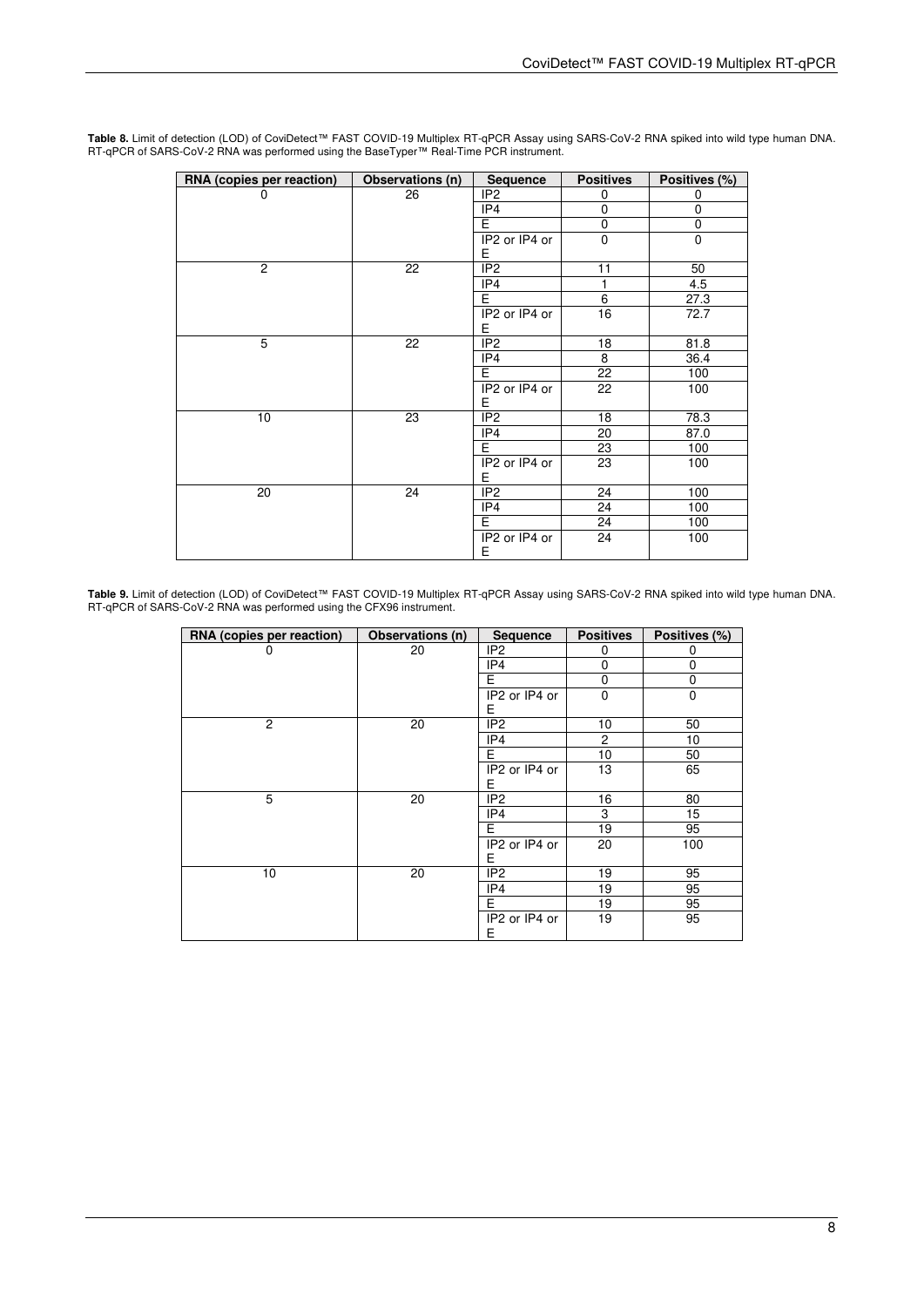| RNA (copies per reaction) | Observations (n) | Sequence            | <b>Positives</b> | Positives (%)  |
|---------------------------|------------------|---------------------|------------------|----------------|
| 0                         | 20               | IP <sub>2</sub>     | 0                | 0              |
|                           |                  | IP4                 | 0                | $\mathbf 0$    |
|                           |                  | E.                  | $\mathbf 0$      | $\pmb{0}$      |
|                           |                  | IP2 or IP4 or<br>Е  | 0                | $\pmb{0}$      |
| $\mathbf{1}$              | 20               | IP <sub>2</sub>     | 10               | 50             |
|                           |                  | IP4                 | 0                | $\mathbf 0$    |
|                           |                  | E                   | $\overline{1}$   | $\overline{5}$ |
|                           |                  | IP2 or IP4 or<br>Е  | 11               | 55             |
| $\overline{2}$            | 26               | IP <sub>2</sub>     | 21               | 81             |
|                           |                  | IP4                 | $\overline{5}$   | 19             |
|                           |                  | $\overline{E}$      | 16               | 61.5           |
|                           |                  | IP2 or IP4 or<br>E  | 25               | 96             |
| $\overline{5}$            | $\overline{26}$  | IP <sub>2</sub>     | 25               | 96             |
|                           |                  | IP4                 | 10               | 38.5           |
|                           |                  | E.                  | 25               | 96             |
|                           |                  | IP2 or IP4 or<br>E. | 26               | 100            |
| 10                        | 26               | IP <sub>2</sub>     | 26               | 100            |
|                           |                  | IP4                 | 12 <sup>°</sup>  | 46             |
|                           |                  | E                   | 26               | 100            |
|                           |                  | IP2 or IP4 or<br>E. | 26               | 100            |
| 50                        | 20               | IP2                 | 20               | 100            |
|                           |                  | IP4                 | 20               | 100            |
|                           |                  | $\overline{E}$      | 20               | 100            |
|                           |                  | IP2 or IP4 or<br>E. | 20               | 100            |
| 100                       | $\overline{20}$  | IP <sub>2</sub>     | 20               | 100            |
|                           |                  | IP4                 | 20               | 100            |
|                           |                  | $\overline{E}$      | 20               | 100            |
|                           |                  | IP2 or IP4 or<br>Е  | 20               | 100            |

**Table 10.** Limit of detection (LOD) of CoviDetect™ FAST COVID-19 Multiplex RT-qPCR Assay using SARS-CoV-2 RNA spiked into wild type human DNA. RT-qPCR of SARS-CoV-2 RNA was performed using the QuantStudio<sup>™</sup> 5 Real-Time PCR System.

Table 11. Limit of detection (LOD) of CoviDetect™ COVID-19 Multiplex Assay using SARS-CoV-2 RNA spiked into wild type human DNA. RT-qPCR of SARS-CoV-2 RNA was performed using the Rotor-Gene® Real-Time PCR Cycler.

| RNA (copies per reaction) | Observations (n) | Sequence           | <b>Positives</b> | Positives (%) |
|---------------------------|------------------|--------------------|------------------|---------------|
| 0(NTC)                    | 12               | IP <sub>2</sub>    | 0                | 0             |
|                           |                  | IP4                | 0                | 0             |
|                           |                  | E                  | 0                | 0             |
|                           |                  | IP2 or IP4         | $\mathbf 0$      | $\mathbf 0$   |
|                           |                  | or E               |                  |               |
| 5                         | 20               | IP <sub>2</sub>    | 5                | 25            |
|                           |                  | IP4                | 6                | 30            |
|                           |                  | Е                  | 5                | 25            |
|                           |                  | IP2 or IP4         | 12               | 60            |
|                           |                  | or E               |                  |               |
| 10                        | 20               | IP <sub>2</sub>    | 9                | 45            |
|                           |                  | IP4                | 6                | 30            |
|                           |                  | Е                  | 16               | 80            |
|                           |                  | IP2 or IP4         | 18               | 90            |
|                           |                  | or E               |                  |               |
| 50                        | 20               | IP <sub>2</sub>    | 20               | 100           |
|                           |                  | IP4                | 20               | 100           |
|                           |                  | Е                  | 20               | 100           |
|                           |                  | IP2 or IP4<br>or E | 20               | 100           |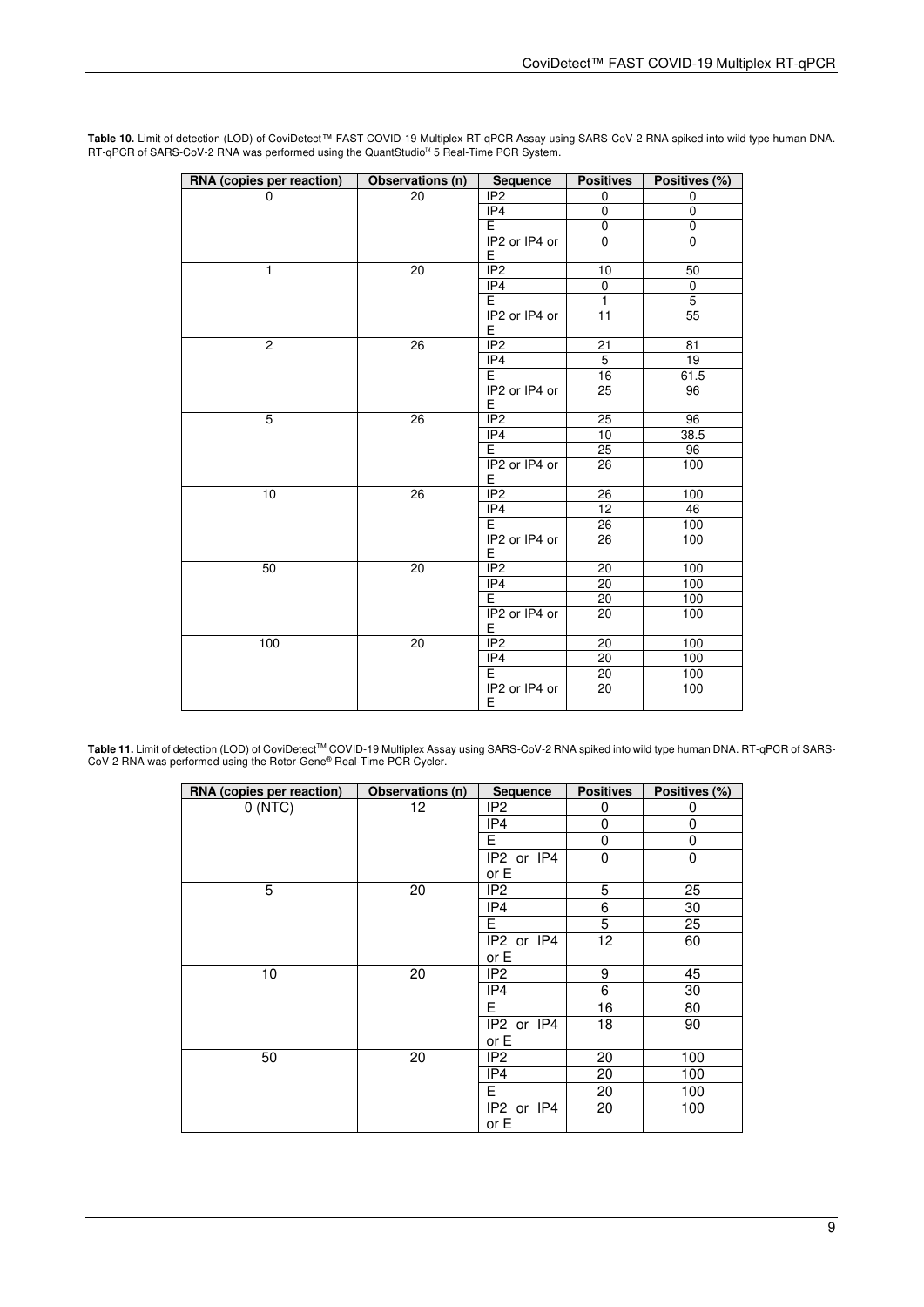## <span id="page-12-0"></span>**8.1.2 Saliva matrix**

The limit of detection (LOD) of CoviDetect™ FAST COVID-19 Multiplex RT-qPCR Assay has been evaluated by spiking synthetic SARS-CoV-2 RNA (Twist Bioscience, Cat. no. 102015) into a negative clinical saliva matrix. Based on an initial dilution series, 6000, 3000 and 1500 copies of SARS-CoV-2 RNA were each spiked into 6 ml of 20-24 oropharyngeal specimens. RNA was extracted using the BasePurifier™ Nucleic Acid Extraction Instrument and viral DNA/RNA extraction kit (Table 12).

**Table 12.** Limit of detection (LOD) of CoviDetect™ FAST COVID-19 Multiplex RT-qPCR Assay using SARS-CoV-2 RNA spiked into wild type human DNA. RT-qPCR of SARS-CoV-2 RNA was performed using the BaseTyper™ instrument.

| Copies/ul media | Observations (n) | <b>Sequence</b> | <b>Positives</b> | Positives (%) |
|-----------------|------------------|-----------------|------------------|---------------|
| 0               | 20               | IP <sub>2</sub> | O                |               |
|                 |                  | IP4             | 0                | 0             |
|                 |                  | F               | 0                | 0             |
|                 |                  | IP2 or IP4 or E | $\mathbf{0}$     | 0             |
| 0.25            | 20               | IP <sub>2</sub> | 5                | 25            |
|                 |                  | IP4             | $\Omega$         | 0             |
|                 |                  | Е               | 7                | 35            |
|                 |                  | IP2 or IP4 or E | 10               | 50            |
| 0.5             | 20               | IP <sub>2</sub> | 8                | 40            |
|                 |                  | IP4             | 0                | 0             |
|                 |                  | F               | 9                | 45            |
|                 |                  | IP2 or IP4 or E | 14               | 70            |
| 1.0             | 20               | IP <sub>2</sub> | 14               | 70            |
|                 |                  | IP4             | $\overline{c}$   | 10            |
|                 |                  | Е               | 13               | 65            |
|                 |                  | IP2 or IP4 or E | 19               | 95            |

## <span id="page-12-1"></span>**8.1.2.2 False-positive rate of clinical saliva samples**

The false-positive rate of saliva sampling was evaluated on 120 saliva samples from non-infected individuals. RNA was extracted using the BasePurifier™ Nucleic Acid Extraction Instrument and viral DNA/RNA extraction kit. All 120 samples were found SARS-CoV-2 negative using the CoviDetect™ FAST COVID-19 Multiplex RT-qPCR Assay. RNP signal in the internal control was found to Ct<34.

#### <span id="page-12-2"></span>**8.2 Inclusivity**

CoviDetect™ FAST COVID-19 Multiplex RT-qPCR oligonucleotide sequences have been aligned with Global SARS-CoV-2 sequences from GISAID (total of 229.993 sequences). Mismatch frequencies were found to be less than 5% (1.7%).

#### **IP2 Forward primer**

| CCTGTTGCACTACGACAGA |                                                  |
|---------------------|--------------------------------------------------|
| $\Box$              | >hCoV-19/India/GJ-GBRC-379/2020 EPI ISL 524738   |
|                     | >hCoV-19/Wuhan/HB-WH4-200/2020 EPI ISL 454952    |
|                     | >hCoV-19/Japan/PG-0010/2020 EPI ISL 479797       |
|                     | >hCoV-19/Australia/VIC16095/2020 EPI ISL 640440  |
|                     | >hCoV-19/England/ALDP-B1A0BD/2020 EPI ISL 645731 |
|                     | >hCoV-19/England/LIVE-DB2BA5/2020 EPI ISL 651355 |
|                     | >hCoV-19/England/ALDP-B1A545/2020 EPI ISL 647546 |

#### **IP2 Reverse Primer**

| >hCoV-19/South Africa/KRISP-K002815/2020 EPI_ISL_602636  |
|----------------------------------------------------------|
| >hCoV-19/South Africa/KRISP-0574/2020 EPI ISL 498112     |
| >hCoV-19/Singapore/739/2020 EPI ISL 524446               |
| >hCoV-19/Bangladesh/BCSIR-NILMRC-374/2020 EPI ISL 514250 |
| >hCoV-19/Lebanon/LAU4-53460/2020 EPI ISL 637113          |
| >hCoV-19/Ecuador/USFQ-520/2020 EPI ISL 660539            |
| >hCoV-19/Italy/APU-IZSPB 297PT/2020 EPI ISL 653791       |

**IP2 Probe**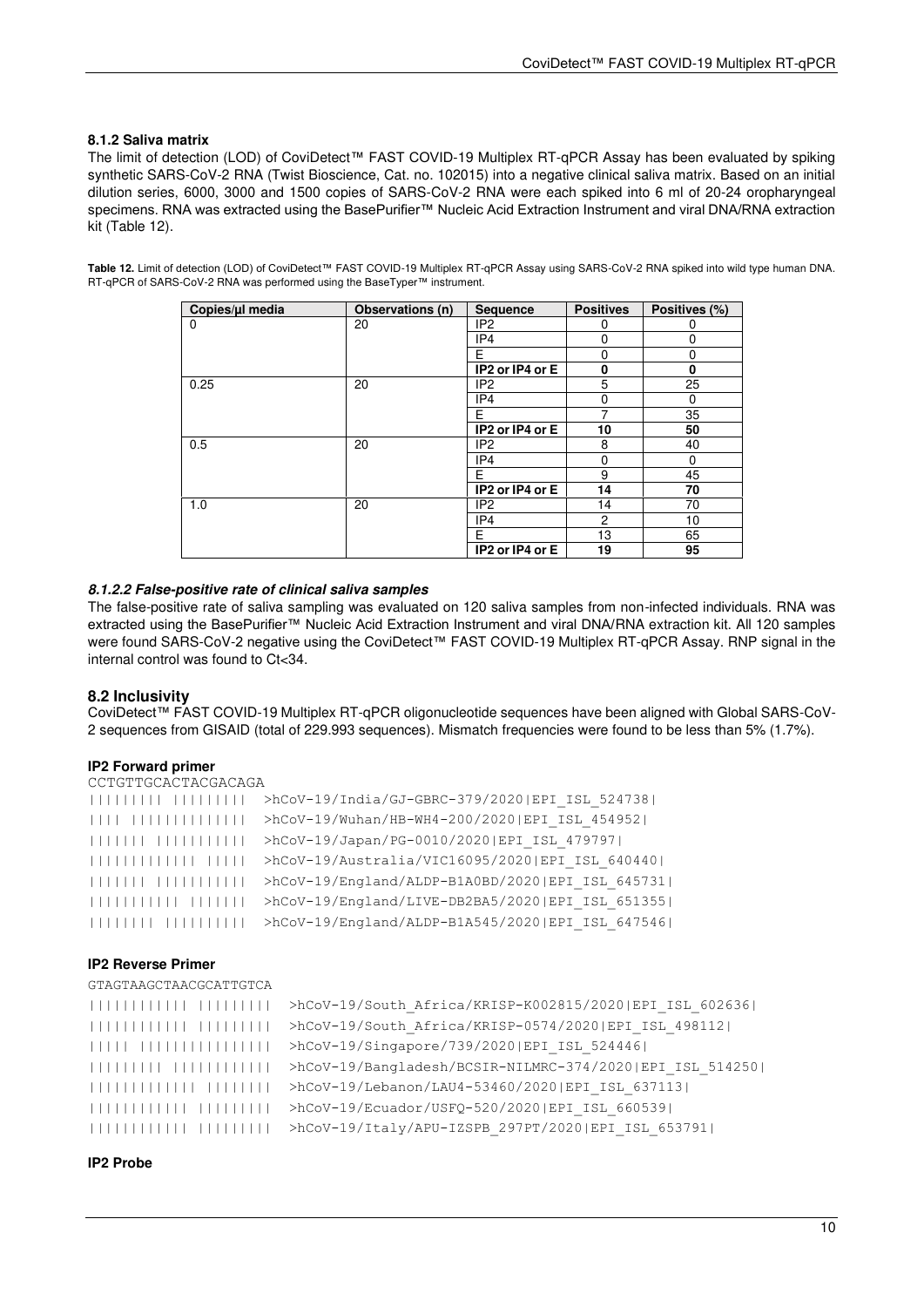#### CTTGTGCTGCCGGTACTA

| >hCoV-19/India/MH-NIV-6285/2020 EPI ISL 454541          |
|---------------------------------------------------------|
| >hCoV-19/India/MH-GA97/2020 EPI ISL 511940              |
| >hCoV-19/Japan/TKYT22342/2020 EPI ISL 649126            |
| >hCoV-19/India/DL-5504375-CSIR-IGIB/2020 EPI ISL 636787 |
| > hCoV-19/Japan/TKYT22342/2020 EPI ISL 649126           |
| >hCoV-19/Brazil/PE-IAM1468/2020 EPI ISL 572396          |
| >hCoV-19/Colombia/COR-GVI-97527/2020 EPI ISL 447817     |
| >hCoV-19/Australia/VIC4465/2020 EPI ISL 519761          |

#### **IP4 Forward primer**

GGTAACTGGTATGATTTCGGTGA

| 1111111111 | >hCoV-19/South Africa/KRISP-K002609/2020 EPI ISL 535473    |
|------------|------------------------------------------------------------|
| 111111     | >hCoV-19/South Korea/CNUHV03/2020 EPI ISL 479662           |
|            |                                                            |
|            | $ 111  > h$ CoV-19/India/KA-nimh-14834/2020 EPI ISL 515958 |
|            | >hCoV-19/Australia/VIC4989/2020 EPI ISL 519793             |
|            | >hCoV-19/Australia/VIC5603/2020 EPI ISL 518418             |
|            | >hCoV-19/Australia/VIC17519/2020 EPI ISL 663319            |

#### **IP4 Reverse Primer**

CCTGGTCAAGGTTAATATAGGCA

```
||||||||||||||||| ||||| >hCoV-19/South_Africa/R05475/2020|EPI_ISL_435059|
```

```
||||||||| ||||||||||||| > hCoV-19/India/OR-ILSCV32652/2020|EPI_ISL_481160| 
|||| |||||||||||||||||| >hCoV-19/Singapore/794/2020|EPI_ISL_512830| 
|||| |||||||||||||||||| >hCoV-19/Singapore/841/2020|EPI_ISL_518005| 
|||||||||| |||||||||||| >hCoV-19/Ecuador/52255/2020|EPI_ISL_491952| 
|||| |||||||||||||||||| >hCoV-19/Australia/VIC2134/2020|EPI_ISL_480732| 
|||||||||||||||| |||||| >hCoV-19/Australia/NSW1130/2020|EPI_ISL_593743| 
|||||||||||||||| |||||| >hCoV-19/Australia/VIC7844/2020|EPI_ISL_564695|
```
#### **IP4 Probe**

```
CATACAAACCACGCCAGGTAG
```

```
|||||||||||| |||||||| >hCoV-19/South_Africa/KRISP-K003360/2020|EPI_ISL_602751| 
|||||||||||||| |||||| >hCoV-19/Gambia/GC192789/2020|EPI_ISL_561145| 
|||||||||||| |||||||| >hCoV-19/bat/Yunnan/RaTG13/2013|EPI_ISL_402131| 
||||||||| ||||||||||| >hCoV-19/Indonesia/JI-NIHRD-PME2054/2020|EPI_ISL_538499| 
||||||||||||| ||||||| >hCoV-19/United_Arab_Emirates/H9/2020|EPI_ISL_528721| 
|||||||||||| |||||||| >hCoV-19/Suriname/SR-62/2020|EPI_ISL_518811| 
|||||||||||||| |||||| >hCoV-19/Brazil/MG-0216/2020|EPI_ISL_470582| 
|||||||||||||| |||||| >hCoV-19/Australia/VIC1365/2020|EPI_ISL_456411| 
|||||||||||||||| |||| >hCoV-19/Australia/NSW145/2020|EPI_ISL_427708 
||||||||||| ||||||||| >hCoV-19/Australia/SAP380/2020|EPI_ISL_492145|
```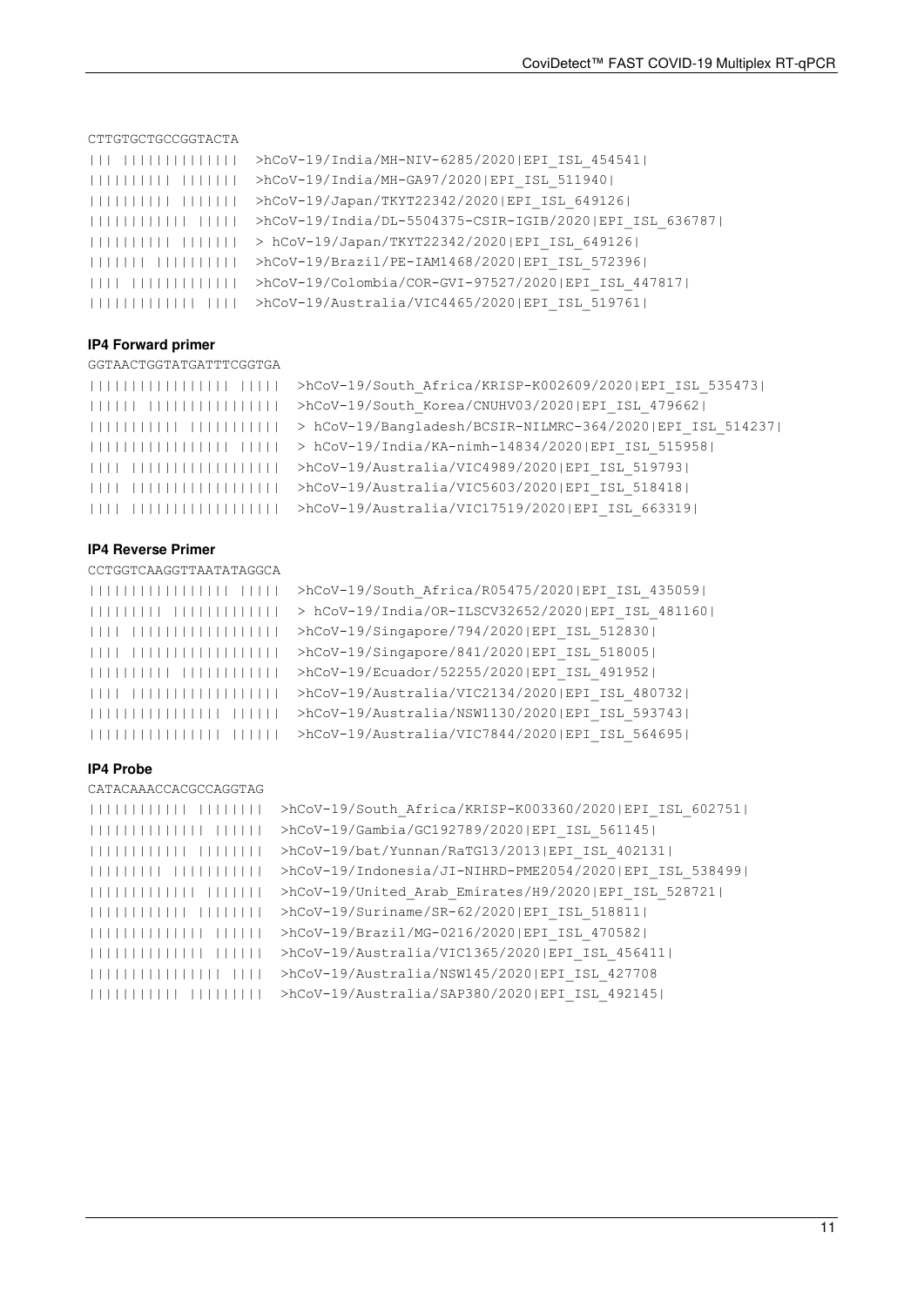#### **E Forward Primer**

#### GACAGGTACGTTAATAGTTAATAGC

| >hCoV-19/DRC/4012/2020 EPI ISL 471402                 |
|-------------------------------------------------------|
| >hCoV-19/India/UT-50464-CSIR-IGIB/2020 EPI ISL 636759 |
| >hCoV-19/India/TG-NIV-906/2020 EPI ISL 547877         |
| >hCoV-19/Brazil/RJ-2669/2020 EPI ISL 467353           |
| > hCoV-19/England/CAMB-1BA49F/2020 EPI ISL 664983     |
| > hCoV-19/England/CAMB-1BB65C/2020 EPI ISL 665016     |
| > hCoV-19/England/CAMC-B21596/2020 EPI ISL 647538     |
| > hCoV-19/England/QEUH-AAEADF/2020 EPI ISL 652982     |

#### **E Reverse Primer**

| CAGCAGTACGCACACAATC |                                                          |
|---------------------|----------------------------------------------------------|
|                     | >hCoV-19/Mali/M002659/2020 EPI ISL 487451                |
|                     | >hCoV-19/DRC/299/2020 EPI ISL 420840                     |
|                     | >hCoV-19/Thailand/Bangkok 323/2020 EPI ISL 447916        |
|                     | >hCoV-19/Singapore/1383/2020 EPI ISL 648737              |
|                     | >hCoV-19/Argentina/argenTAG-12CF5045/2020 EPI ISL 648212 |
|                     | >hCoV-19/Australia/VIC6036/2020 EPI ISL 518077           |
|                     | >hCoV-19/Australia/VIC15000/2020 EPI ISL 593099          |
|                     | >hCoV-19/USA/NY-NYUMC259/2020 EPI ISL 428773             |
|                     | >hCoV-19/USA/WA-S296/2020 EPI ISL 430150                 |

#### **E Probe**

| CTTTCGTGGTATTCTTGCTAG |                                                         |
|-----------------------|---------------------------------------------------------|
|                       | >hCoV-19/South Africa/KRISP-K005335/2020 EPI ISL 678623 |
|                       | >hCoV-19/South Africa/KRISP-K005332/2020 EPI ISL 678620 |
|                       | >hCoV-19/India/TG-CCMB-K600B/2020 EPI ISL 447581        |
|                       | >hCoV-19/Singapore/1283/2020 EPI ISL 648768             |
|                       | >hCoV-19/India/UT-AR8/2020 EPI ISL 508205               |
|                       | >hCoV-19/Brazil/PE-IAM1126/2020 EPI ISL 572379          |
|                       | >hCoV-19/Brazil/PE-IAM109/2020 EPI ISL 572334           |
|                       | >hCoV-19/Peru/LIM-UPCH-0126/2020 EPI ISL 568522         |
|                       | >hCoV-19/Australia/NSW335/2020 EPI ISL 451597           |
|                       | >hCoV-19/Australia/VIC8638/2020 EPI ISL 565125          |

The following entries were found to contain mismatch mutations at more than one primer/probe sequence. As no entries with variation in more than two CoviDetect™ FAST COVID-19 Multiplex RT-qPCR oligonucleotides covered areas among close to 200000 published SARS-CoV2 sequences where encountered, we consider it highly unlikely that CoviDetect™ FAST COVID-19 Multiplex Rt-qPCR Assay will be unable to recognize current subjects due to sequence mismatch.

#### **Mismatch mutation in IP4.Rv1b and IP2.Fw2:**

hCoV-19/India/GJ-GBRC-379/2020|EPI\_ISL\_524738|2020-06-18

#### **Mismatch mutation in IP4.Probe1a and E.Probe2:**

hCoV-19/USA/CA-ALSR-4459/2020|EPI\_ISL\_649042| hCoV-19/England/ALDP-AA3C2F/2020|EPI\_ISL\_624440| hCoV-19/England/ALDP-AA3C98/2020|EPI\_ISL\_624524| hCoV-19/England/QEUH-B0E8B4/2020|EPI\_ISL\_642081| hCoV-19/England/QEUH-B0F983/2020|EPI\_ISL\_641977|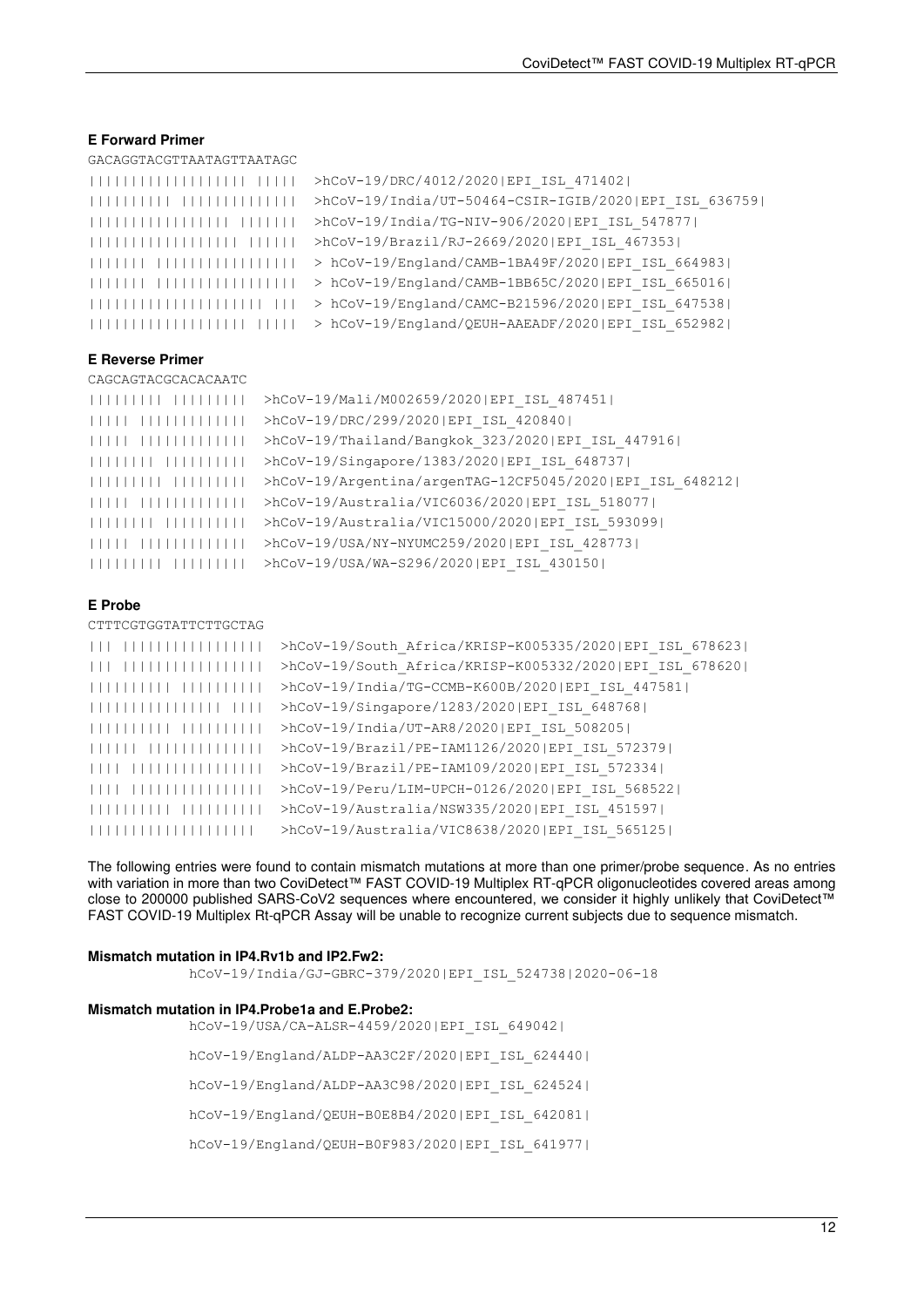hCoV-19/England/QEUH-B10BD4/2020|EPI\_ISL\_642584|

hCoV-19/Scotland/CVR5812/2020|EPI\_ISL\_666030|

#### **Mismatch mutation in IP4.Rv1b and E.Probe2:**

hCoV-19/England/QEUH-9F3395/2020|EPI\_ISL\_588625|

#### **Mismatch mutation in IP2.Probe2 and IP2.Fw2:**

hCoV-19/England/ALDP-B1A545/2020|EPI\_ISL\_647546|

#### **Mismatch mutation IP2.Probe2 and E.Probe2:**

hCoV-19/Czech\_Republic/NRL-10208/2020|EPI\_ISL\_660583| hCoV-19/Czech\_Republic/NRL-10207/2020|EPI\_ISL\_660573|

#### <span id="page-15-0"></span>**8.3 Clinical evaluation**

#### **8.3.1 Oropharyngeal sampling**

The clinical performance of CoviDetect™ FAST COVID-19 Multiplex RT-qPCR Assay was evaluated using leftover material from oropharyngeal swabs. The specimens were analyzed for the presence of SARS-CoV-2 using the CoviDetect™ COVID-19 Multiplex RT-qPCR Assay. Samples were in parallel subjected to analysis with the CoviDetect™ FAST COVID-19 Multiplex RT-qPCR Assay. The extraction of RNA was performed using the Viral DNA and RNA Extraction Kit for the BasePurifier™ Nucleic Acid Extraction Instrument. RT-qPCR was performed using BaseTyper™ Real-Time PCR Instrument. The analysis was performed using automatic baseline and threshold settings. Evaluation summary is shown in Table 12.

**Table 12.** Summary of clinical evaluation of CoviDetect™ COVID-19 Multiplex RT-qPCR versus CoviDetect™ FAST COVID-19 Multiplex RT-qPCR.

|                     | Assav               | CoviDetect™ | <b>FAST</b><br>CoviDetect™ | Aareement  |
|---------------------|---------------------|-------------|----------------------------|------------|
| Oropharyngeal swabs | SARS-CoV-2 positive | ᠒<br>۷۵     | 20                         | 100% (PPA) |
|                     | SARS-CoV-2 negative | 44          | 44                         | 100% (NPA) |

The RNP Ct values of CoviDetect™ FAST COVID-19 Multiplex RT-qPCR Assay compared to CoviDetect™ COVID-19 Multiplex RT-qPCR Assay  $(Ct + 7)$  of agreed positive and negative samples are illustrated in Figure 1.

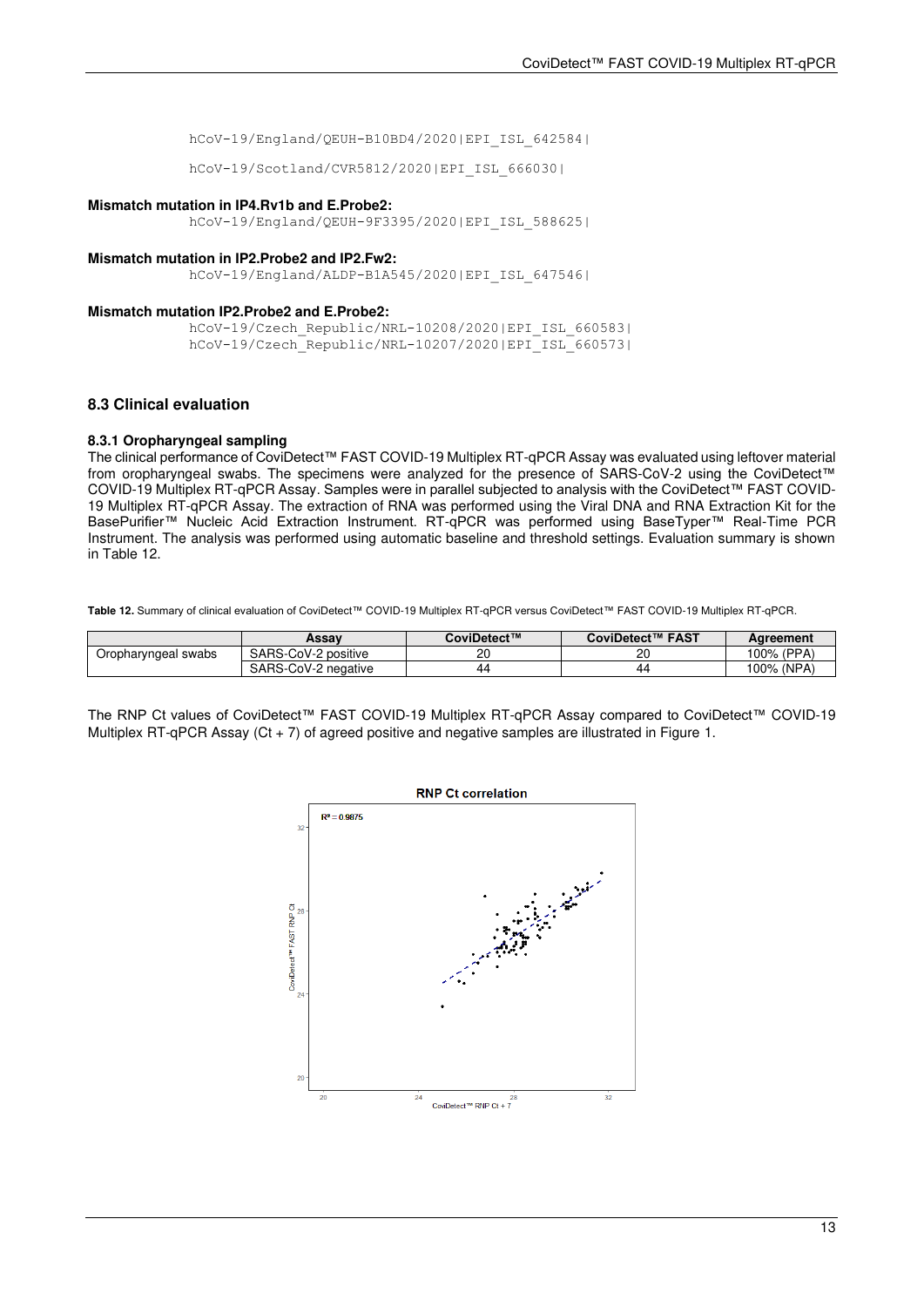**Figure 1**. Correlation of internal control human RNP Ct values between CoviDetect™ COVID-19 Multiplex RT-qPCR and CoviDetect™ FAST COVID-19 Multiplex RT-qPCR using oropharyngeal swab clinical samples.

Correlation of averaged IP2, IP4 and E sequence Ct values of CoviDetect™ FAST COVID-19 Multiplex RT-qPCR Assay and CoviDetect™ COVID-19 Multiplex RT-qPCR Assay averaged N1 and N2 sequence Ct (+ 7) values is illustrated in Figure 2.



**Figure 2.** Correlation of averaged Ct values (±SD) for viral sequences between CoviDetect™ COVID-19 Multiplex RT-qPCR and CoviDetect™ FAST COVID-19 Multiplex RT-qPCR using oropharyngeal swab clinical samples.

#### **8.3.2 Saliva sampling**

Clinical performance of saliva sampling versus oropharyngeal swab was analyzed for the presence of SARS-CoV-2 in 361 individuals using the CoviDetect™ FAST COVID-19 Multiplex RT-qPCR Assay. The extraction of RNA was performed using the Viral DNA and RNA Extraction Kit for the BasePurifier™ Nucleic Acid Extraction Instrument. RT-qPCR was performed using BaseTyper™ Real-Time PCR Instrument. The analysis was performed using automatic baseline and threshold settings. Evaluation summary is shown in Table 13.

**Table 13.** SARS-CoV-2 positive and negative samples for oropharyngeal swab and saliva sampling.

| SARS-CoV-2 positive and negative samples for<br>oropharyngeal swab and saliva |     |     |     |  |
|-------------------------------------------------------------------------------|-----|-----|-----|--|
| <b>Saliva</b><br>Oropharyngeal swab<br>Agreement                              |     |     |     |  |
| SARS-CoV-2 positive                                                           | 26  | 28  | 25  |  |
| SARS-CoV-2 negative                                                           | 332 | 329 | 329 |  |
| Invalid samples                                                               |     | Ω   |     |  |

\* Three SARS-CoV-2 negative samples were invalid in saliva.

Of the 361 tested persons, 29 were found positive for SARS-CoV-2 and 332 were found negative on either the oropharyngeal swab, saliva sampling or both sampling methods.

One sample was found SARS-CoV-2 positive using the oropharyngeal swabs and negative by saliva sampling. The saliva sampling found three samples SARS-CoV-2 positive which was found negative using the oropharyngeal swabs. The specificity was 100% for both sampling methods. The sensitivity was higher using saliva samples (96.6%) compared to sampling using oropharyngeal swabs (89.7%).

The boxplot (Figure 3) illustrates that the mean Ct values of the three SARS-CoV-2 specific genes are very similar for both sampling methods. The mean Ct value for the saliva samples is observed to be lower on the internal control gene (IC)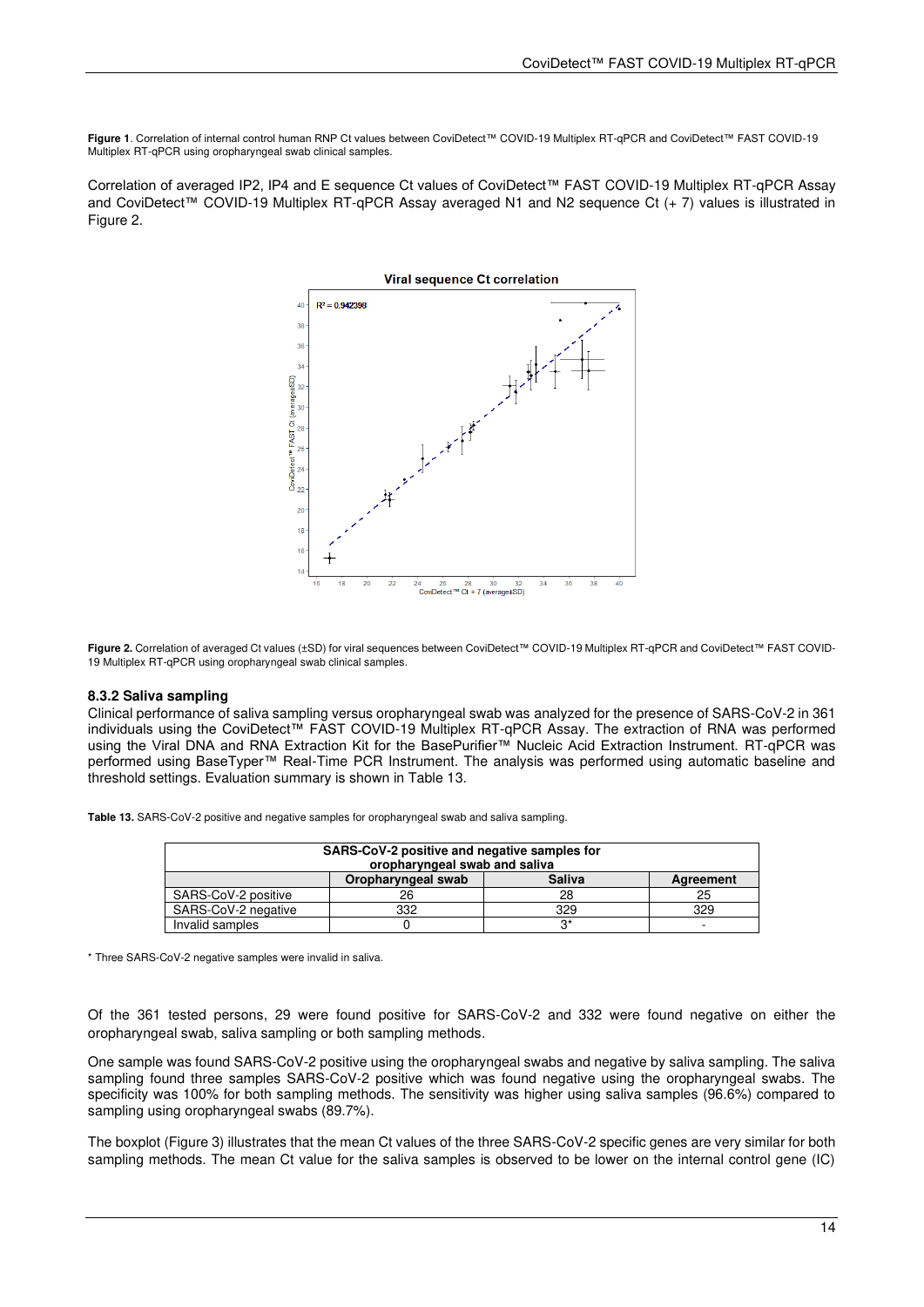compared to oropharyngeal swab. In addition, a higher standard deviation is observed on the oropharyngeal swab samples for the SARS-CoV-2 specific genes.



**Figure 3. Boxplot for Ct values of three SARS-CoV-2 specific genes (IP2, IP4 and E) and an internal control (IC) for n=29 SARS-CoV-2 positive**  samples. The data is grouped as samples taken with oropharyngeal swab (O. Swab) and saliva. Mean Ct values are similar for oropharyngeal swab and saliva samples for the virus specific genes.

# <span id="page-17-0"></span>**9. Limitations**

- Performance of the CoviDetect™ FAST COVID-19 Multiplex RT-qPCR Assay has only been tested on the specimens from nasopharyngeal swabs, oropharyngeal swabs or saliva.
- A negative test result does not exclude infection with SARS-CoV-2, and treatment of a patient should not exclusively be based on the test result. Multiple specimens collected at different times from the same patient may be necessary to detect the virus since it is unknown when the viral levels in the body will peak.
- Incorrect collection, transportation or handling of the sample could cause false-negative test results. Also, a very low amount of virus RNA in the specimen or amplification inhibitors could give false-negative test results.
- If mutations occur in the targeted region of the virus it may affect the sensitivity of the test and may result in false, negative results.
- <span id="page-17-1"></span>• The test cannot exclude that the patient is infected with other viruses or bacteria.